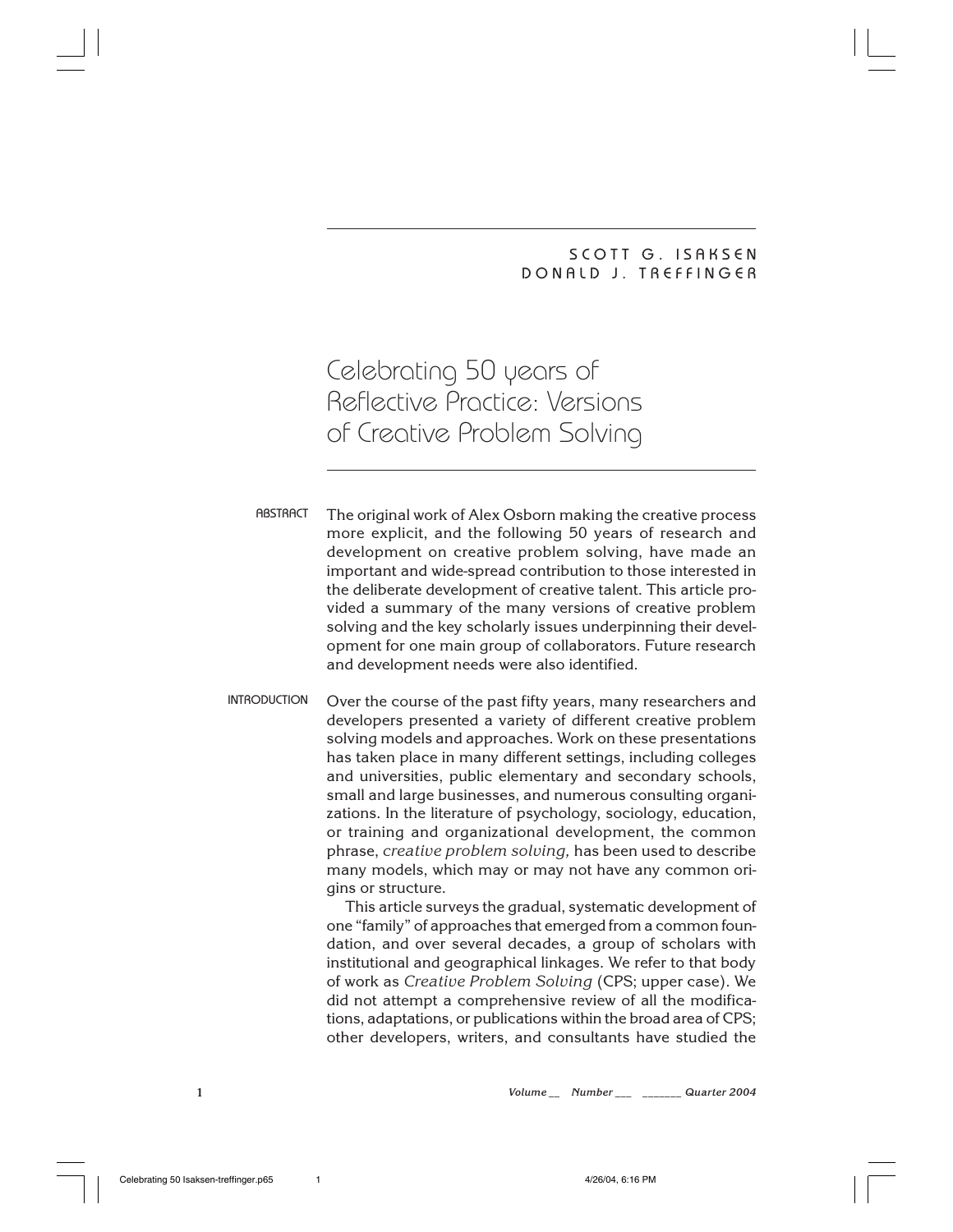> same foundational literature and developed their own approaches, not professionally linked with our group in any formal roles (e.g., Basadur, Graen, & Green, 1982; VanGundy, 1988). Our goals are to clarify and summarize the course we have charted within this foundation, to help others understand the history, and to help guide future research, development, and application.

> We begin with a brief history of the research, development, and field experience that led us to our current version of the CPS framework (CPS version 6.1™), its description, and its graphic representation. By providing an historical perspective, we hope to help readers interested in practice, research, and/ or theory better understand the long-term development of CPS. We also hope this article will also help readers to distinguish a framework based on substantial research and theory, such as CPS, from an ever-expanding array of supposedly "new" methods and models that spring up as if by magic. These seem to multiply prolifically in the popular literature and their developers often seem unconcerned with issues of long-term, sustained, research and development.

> Previous reviews of the development of CPS models (e.g., Isaksen & Dorval, 1993; Isaksen, Treffinger, & Dorval, 1997; Treffinger, 2000) focused on presenting various graphic representations of the model over time, with only brief descriptions of the rationale and research for their development. By contrast, this article focuses on the research issues that provided the impetus for the new developments and summarizes the modifications we made over several years.

> In this article, we identify the versions of CPS in a way that is familiar to computer software users: a decimal numeral indicates the version number. The digit to the left of the decimal indicates the major stage or era of development, and digits to the right of the decimal represent refinements or developments within a stage, rather than a new stage or level of development. For example, versions 1.0, 1.1, and 1.2 represent three sequential, incremental refinements or enhancements, all within a single stage (version 1), while versions 2.0, 2.1, and following, represent new refinements that also involve a second stage or level of program development. Like any software package, CPS has undergone both fundamental, structural changes and continuous updating or refinement within each of its historical forms; in a sense, CPS is "software for the mind." We will begin with version 1.0, and proceed in chronological sequence, based on the research and development focus that resulted in the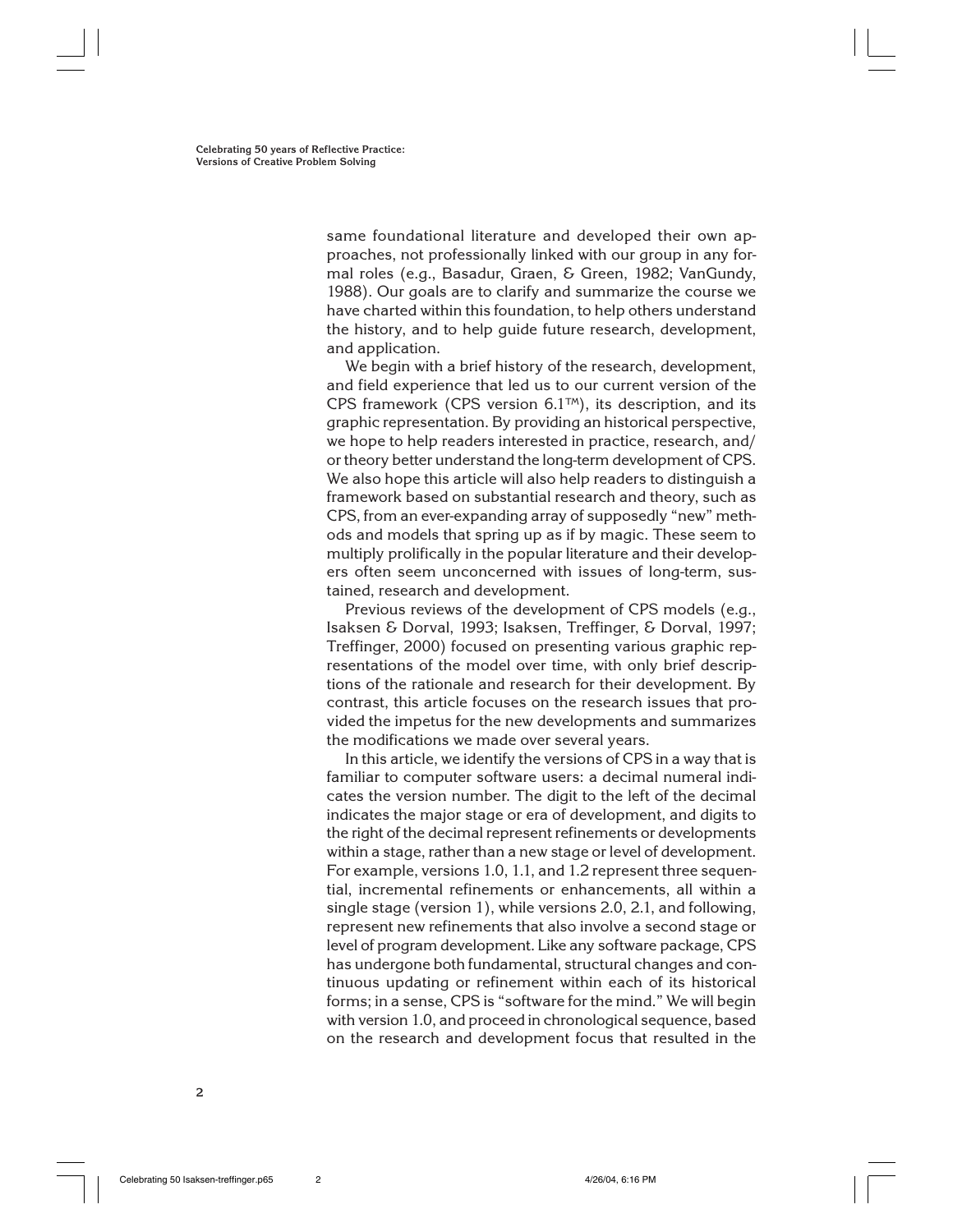modifications or changes. Table 1 provides an overview of these versions of CPS.

TABLE 1. The Major Versions of CPS.

| <b>Major Version</b> | <b>Issue or Need</b>                                                                                                               | <b>Outcome or Result</b>                                                                                                                                                 |
|----------------------|------------------------------------------------------------------------------------------------------------------------------------|--------------------------------------------------------------------------------------------------------------------------------------------------------------------------|
| 1 (1942-1967)        | The need for an<br>explicit or defined<br>creative process                                                                         | The initial model of<br>Creative Problem<br>Solving and pre-<br>liminary guidelines<br>and tools for<br>generating ideas                                                 |
| 2 (1963-1988)        | The need for a vali-<br>dated instructional<br>program to deliber-<br>ately develop creative<br>talents                            | <b>The Creative</b><br>Studies Project and<br>published CPS<br>instructional<br>materials                                                                                |
| 3 (1981-1986)        | The need to address<br>individual differences<br>and situational issues<br>when learning and<br>applying CPS                       | The 5 O's of Mess-<br>Finding (Orienta-<br>tion, Outlook,<br>Ownership,<br>Outcomes and<br>Obstacles) and<br>improved balance<br>between diverging<br>and converging     |
| 4 (1987-1992)        | The need to respond<br>to key learnings from<br>impact research                                                                    | The development<br>and clustering of<br>three main CPS<br>process<br>components                                                                                          |
| 5 (1990-1994)        | The need to respond<br>to developments in<br>cognitive science and<br>stylistic differences in<br>viewing CPS                      | A style neutral<br>and descriptive<br>approach to CPS<br>and the introduction<br>of task appraisal                                                                       |
| 6 (1994-<br>Present) | The need for a sys-<br>temic way to take the<br>results from appraising<br>a task, and then<br>designing an<br>approach to process | The integration of<br>people, context, and<br>desired results into<br>the CPS framework<br>and the introduc-<br>tion of accessible<br>language to<br>describe the system |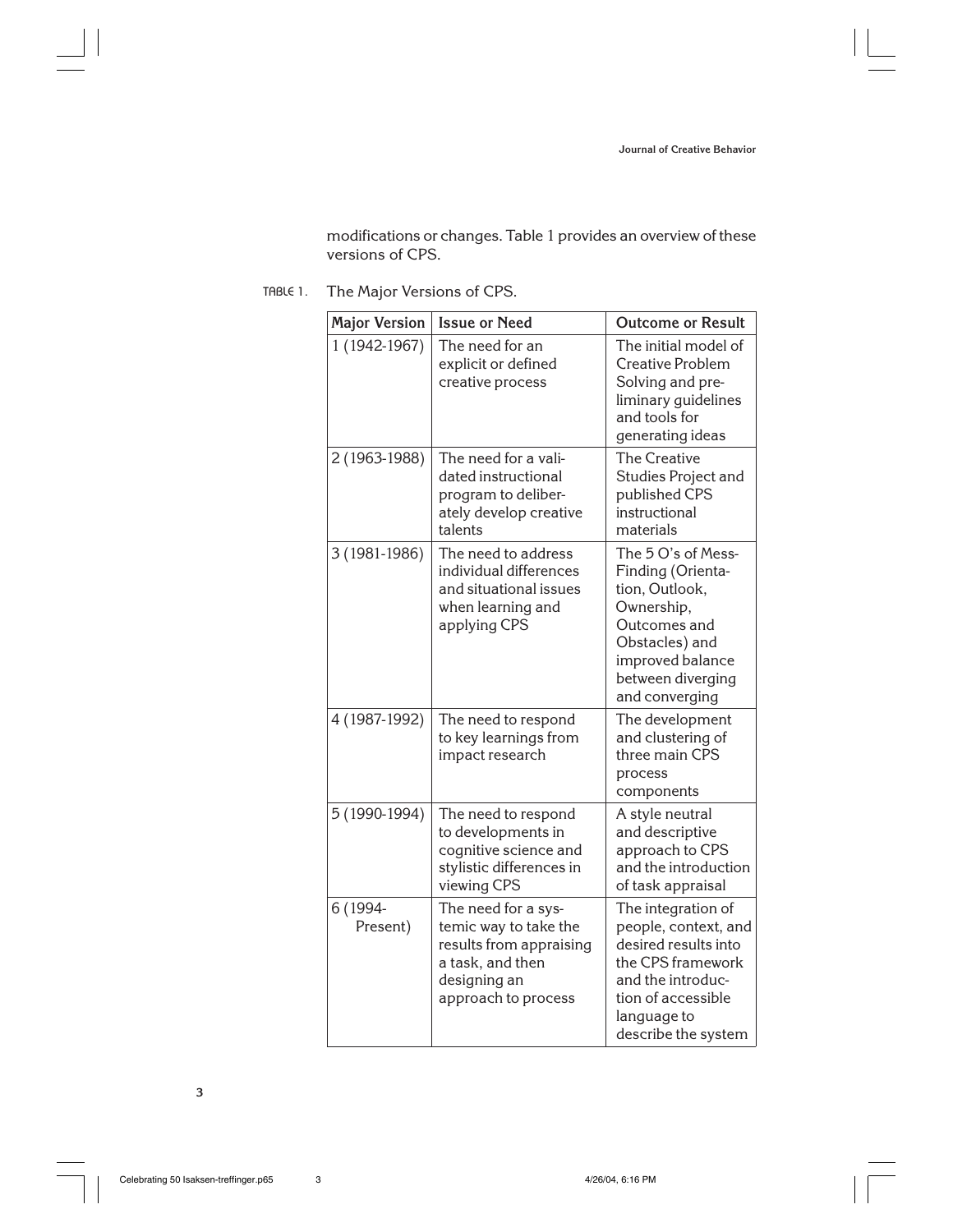THE FOUNDATIONS OF CPS: MAKING THE CREATIVE PROCESS EXPLICIT AND **DELIBERATE** 

> Initial Efforts to Respond to the Challenge

Early interest in the creative process examined the natural approaches taken by highly creative people in applying their personal creativity when solving problems (e.g., Crawford, 1937; Spearman, 1931; Wallas, 1926). The effort to make creative processes more visible, explicit, and deliberate was a formidable challenge for researchers for many years.

Alex Osborn, a founding partner of the Batten, Barton, Durstine and Osborn advertising agency and founder of the Creative Education Foundation, developed the original description of CPS (Version 1.0). In his book, *Wake up your mind*, Osborn (1952) presented a comprehensive description of a seven-stage CPS process, illustrated in Figure 1. This process description was based on his work in the advertising field, dealing with the natural tension between people on the more creative side (e.g., graphic artists, copy writers) and those on the business side (e.g., client managers, business managers) to develop successful campaigns and meet customers' needs. Osborn's *Applied Imagination* (1953, 1957) popularized his description of CPS and the term brainstorming— now arguably the most widely known, used (and too frequently, misused) term associated with creativity.

FIGURE 1. Osborn's Seven Stages Model (CPS Version 1.0).

## **OSBORN'S SEVEN-STEP CPS PROCESS (v1.0)**

- 1. Orientation: Pointing up the problem
- 2. Preparation: Gathering pertinent data
- 3. Analysis: Breaking down the relevant material
- 4. Hypothesis: Piling up alternatives by way of ideas
- 5. Incubation: Letting up to invite illumination
	- 6. Synthesis: Putting the pieces together
	- 7. Verification: Judging the resultant ideas

Source: Alex Osborn's Applied Imagination - First edition, 1953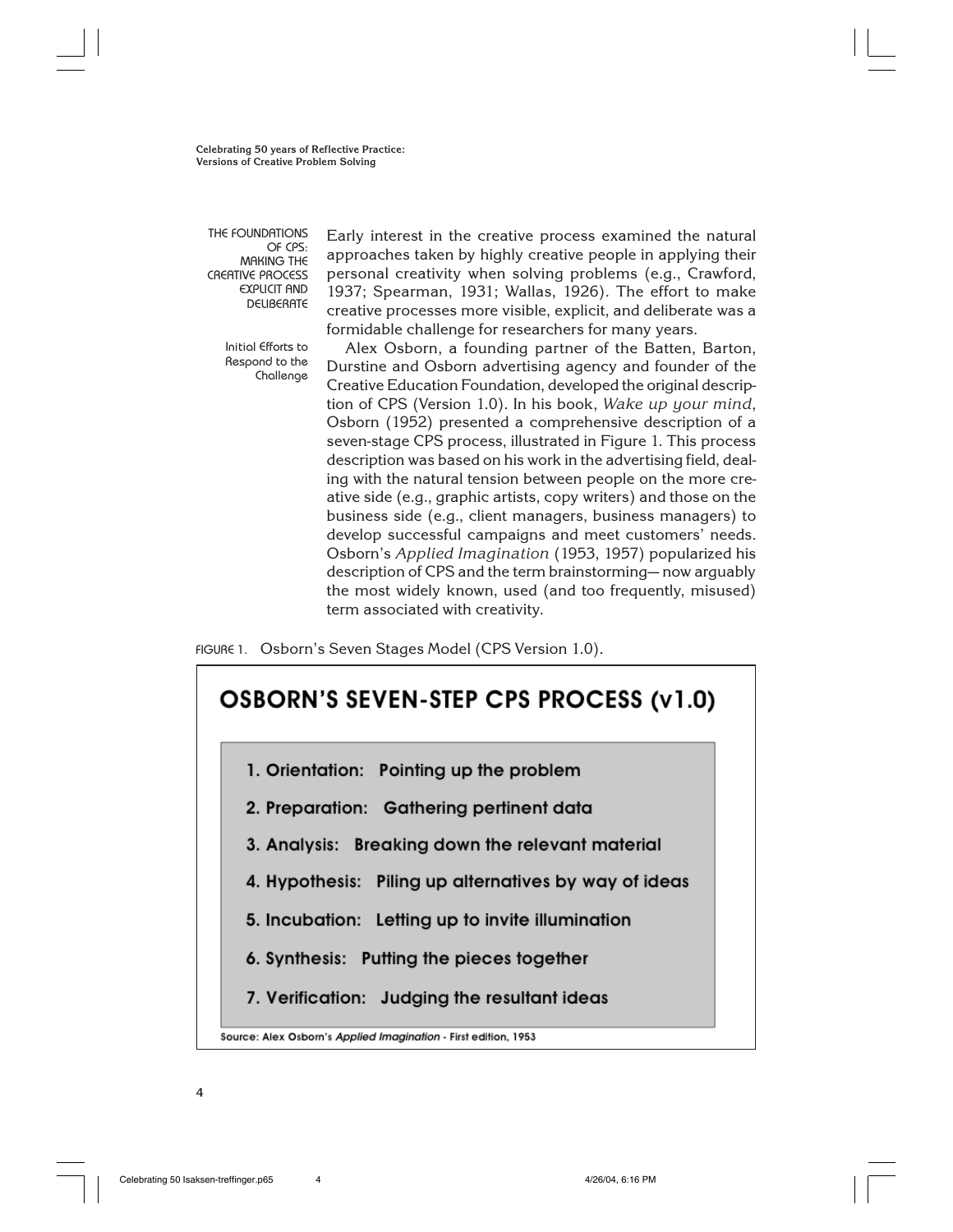Osborn continued to study creativity and to apply his process strategies and techniques in both his advertising work and his teaching. In the revised edition of *Applied Imagination*, Osborn (1963) condensed his original seven stages into three more comprehensive stages, *fact-finding, idea-finding,* and *solution-finding.* This refinement represents Version 1.1 of CPS.

In making the creative process more deliberate and explicit, Osborn integrated what was known at the time about the stages and tools used by highly creative individuals, based on his study and experience in the practical world. Osborn's interest emphasized the deliberate development of creative talent, particularly within the field of education. He expressed the vision of bringing a more creative trend to American education, which became the impetus for founding the Creative Education Foundation and, subsequently, for the development of an academic program in Buffalo.

PREPARING CPS FOR USE IN AN **INSTRUCTIONAL** PROGRAM In pursuing his vision, Osborn (1965) worked with Sidney Parnes toward the goal of enhancing students' ability to understand and apply their personal creativity in all aspects of their lives. After Osborn's death in 1966, Parnes and his colleagues continued to work with CPS. They developed a modification of Osborn's approach, which we describe as Version 2.0 (Parnes, 1967a, b), which came to be known as the "Osborn-Parnes approach to creative problem solving." The framework was eclectic, drawing tools and methods from several other creativity and problem-solving models and methods. Some of the earliest studies conducted by Parnes and his associates evaluated the effects of creative problem solving programs and methods (Meadow & Parnes, 1959; Meadow, Parnes & Reese, 1959; Parnes, 1961, 1963, 1964; Parnes & Meadow, 1959, 1960).

This five-stage revision of Osborn's original framework was tested experimentally in programmed instructional format with secondary school students (Parnes, 1966). Version 2.0 of CPS was also tested in an extensive, two-year experimental program called the Creative Studies Project at Buffalo State College, including a four semester series of creative studies courses. The experimental project followed 150 students in the courses (the experimental treatment) and 150 students as a control group, and provided empirical support for the courses' effectiveness (Noller & Parnes, 1972; Parnes & Noller, 1972 a, b; Parnes & Noller, 1973; Parnes, 1987; Reese, Treffinger, Parnes

**5**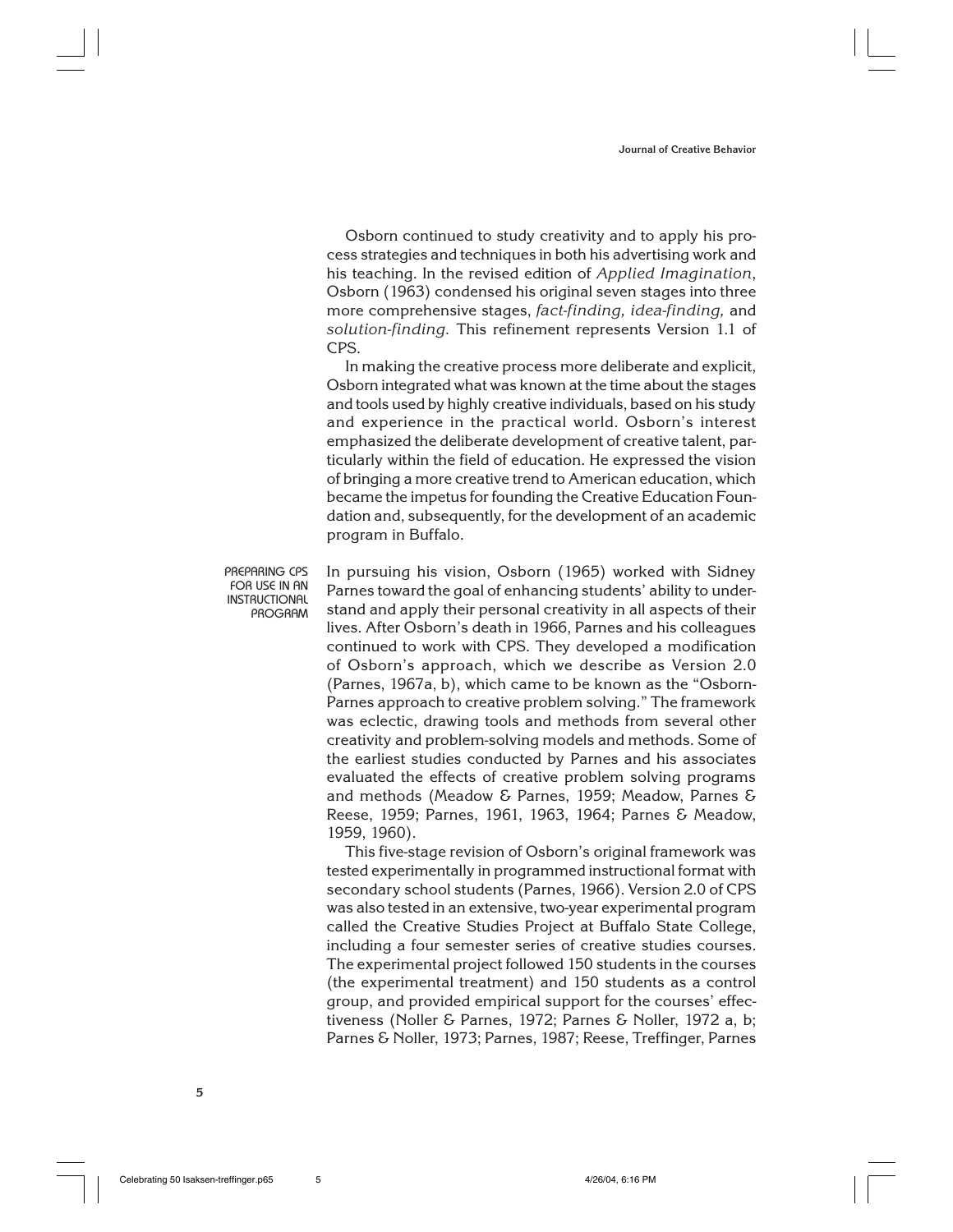> & Kaltsounis, 1976). Most early descriptions of CPS consisted primarily of prose descriptions; one of the first visual or graphic depictions of CPS appeared in Parnes' (1967b) workbook as a printed insert. This graphic refinement (Version 2.1) was presented as a spiral, starting with a "mess," and then winding through the five stages to end with the need to face new challenges.

> Ruth Noller worked with Parnes and others in subsequent extensions, revisions, and applications of the early five-step model (e.g., Noller, 1979; Noller, Parnes, & Biondi, 1976; Parnes, Noller, & Biondi, 1977). These efforts resulted in the alternative graphic illustration of the five-step CPS model presented in Figure 2, or Version 2.2. This graphic depiction of CPS illustrated for the first time the alternation of divergent and convergent thinking inherent in the process. The Osborn-Parnes CPS approach provided a rich foundation for research and the approach continued to be widely disseminated in the 1970's and 1980's.



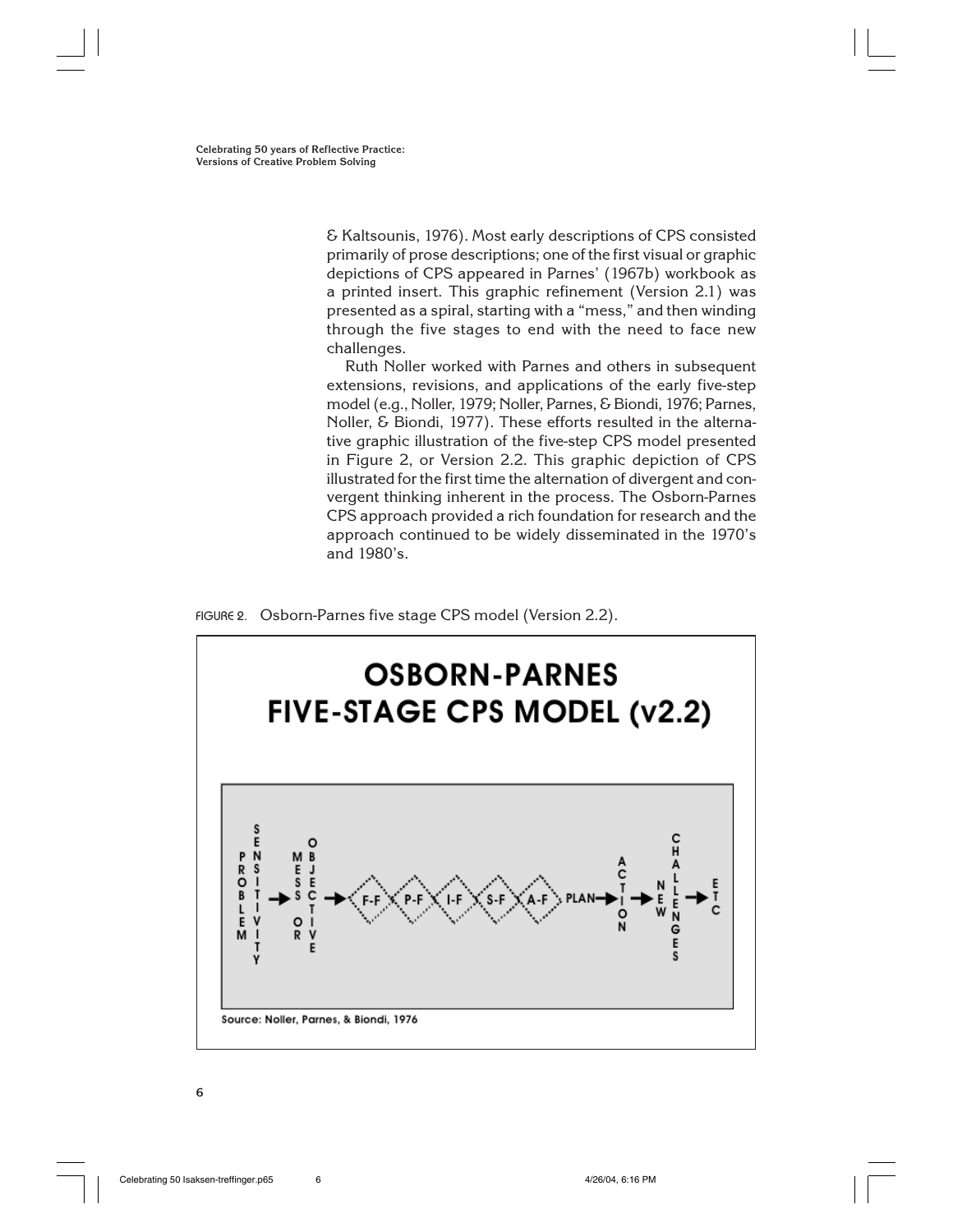### **Journal of Creative Behavior**

From 1978 through 1983, as Donald Treffinger, Scott Isaksen, and Roger Firestien joined the faculty of the academic program in Buffalo, they began to identify ways to insure that the CPS framework provided a better balance between *divergent* and *convergent* thinking tools (e.g., Treffinger, Isaksen, & Firestien, 1982). At the time, most of the tools in the CPS framework (as well as the instructional emphasis) involved divergent thinking. As a result, we undertook a number of efforts to provide deliberate tools for converging, and to translate the goal of "dynamic balance" between creative thinking and critical thinking, or "imagination and judgment," as often described in the programs of the time, into more concrete reality in practice. Firestien and Treffinger (1983) also began to explore the importance of a clear understanding of the identity of the client or "problem owner" when using CPS. At this time, we shifted the graphic depiction of CPS from a horizontal to a vertical layout and included a verbal description of the stages and both the divergent and convergent phases within each stage. These changes resulted in CPS Version 2.3 (Treffinger, Isaksen & Firestien, 1982).

Parnes (1981) also continued to popularize this approach to CPS as well as integrate its use with concepts such as imagery and visualization (e.g., Parnes, 1988). This resulted in Version 2.4. He also continued to provide resource materials for those interested in facilitating CPS, and a fifty-year summary of the literature surrounding the deliberate development of creativity (Parnes, 1992; see also, Parnes, 2000).

LINKING TASK, PERSON, AND SITUATION WITH **PROCESS** 

Research evidence from the Creative Studies Project established the Osborn-Parnes approach to creative problem solving as a viable method for developing creative behavior deliberately. The experimental research also raised new questions, one of which dealt with our observation that the educational program seemed better suited for some individuals than for others. There were differences, for example, among students who completed all four courses and those who completed one, two, or three courses. We also considered the implications of research on learning styles and individualizing instruction (e.g., Dunn & Dunn, 1978) for teaching and applying CPS. As a result, Isaksen and Treffinger launched the Cognitive Styles Project (see Isaksen, In press, for an overview) to investigate the effects of individual differences, particularly in cognitive style, and climate for creativity when learning and applying CPS.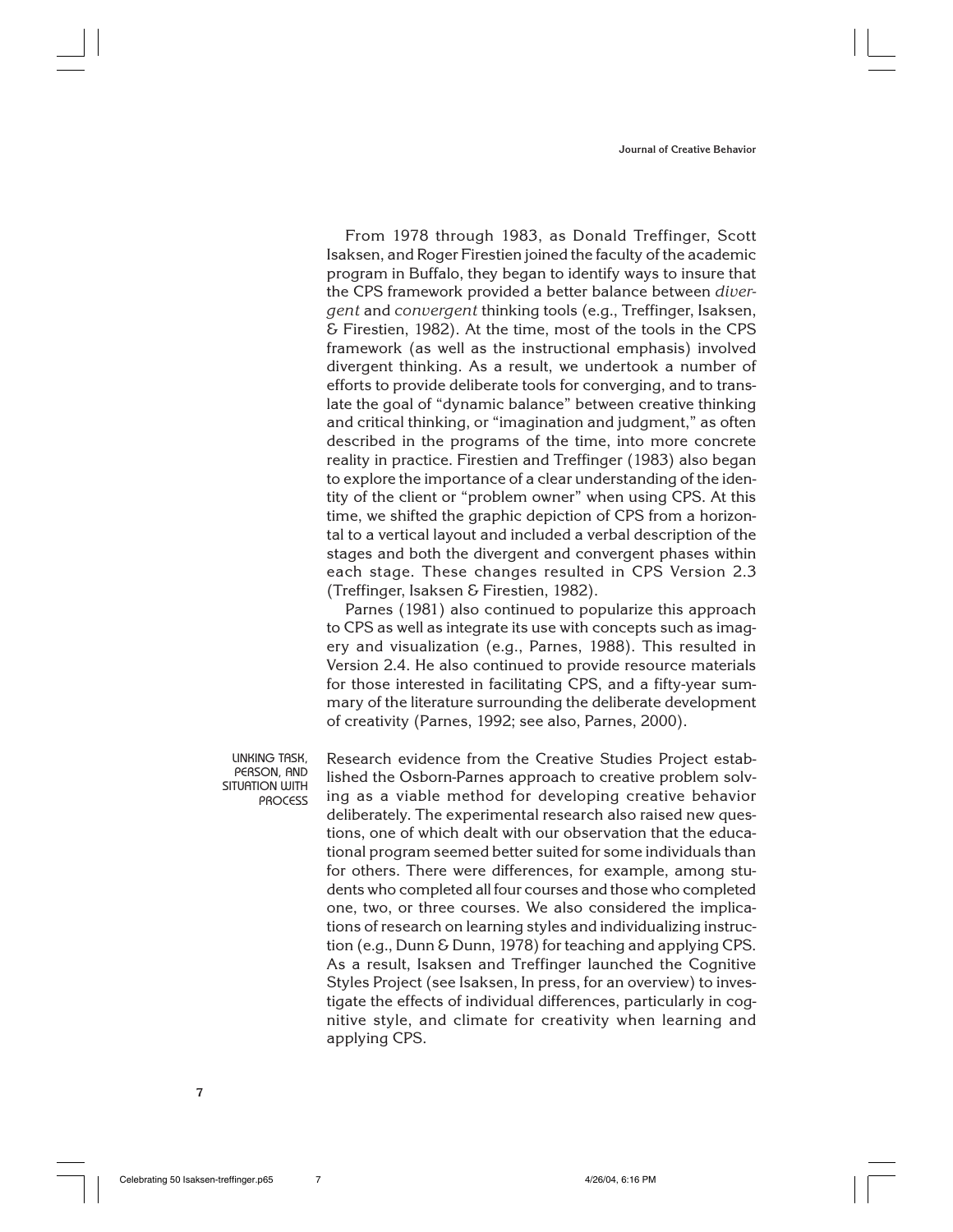> To take new evidence into account regarding individual differences, style preferences and climate for creativity, Isaksen & Treffinger (1985) began to modify the Osborn-Parnes approach, developing Version 3.0. We began by adding a deliberate Mess-Finding stage on the "front end" of CPS. This stage included explicit attention to personal *orientation* of the problem solver, the setting in which the work takes place (or situational *outlook),* and several important aspects of task on which people will be working. Mess-Finding also highlighted the importance of *outcomes* and *obstacles* that will influence the use and impact of CPS. Mess-Finding also clarified explicitly the nature and importance of *ownership* in applying CPS (the extent to which the problem solver has influence, authority, and decision-making responsibility for implementing the solutions).

> Next, we renamed the Fact-Finding stage as Data-Finding. Effective problem solving requires people to consider more than facts when they are defining and solving problems. We recognized, for example, that feelings, impressions, observations, and questions were also important; often, the creative opportunity or challenge in a task pertains as much or more to what might be unknown, uncertain, or unclear than to the agreeable facts of the situation. We concluded that strong emotional issues, concerns, and needs should be an explicit dimension of this CPS stage.

> CPS was widely perceived as primarily concerned with divergence, and in the worst cases, was equated entirely with the specific idea-generating tool called brainstorming (e.g., "CPS? Yes; that's when you use brainstorming to solve a problem"). In contrast, Isaksen and Treffinger's (1985) approach emphasized an on-going, dynamic balance between creative and critical thinking, or divergence and convergence. We also realized that the traditional ground rules (often referred to as the "ground rules for brainstorming") focused only on the divergent phases of each CPS stage. Consequently, we developed parallel guidelines to apply in the converging phases.

> Using CPS in flexible ways was another important concern that influenced our continuing work on the CPS model. Despite informal admonitions to the contrary, CPS was commonly treated as a process to be "run through," in which every session required a complete, linear, sequential application of all stages. There was often more emphasis on using every step than on the intended outcomes or results and the process tools needed to attain them. To emphasize the flexible application

**8**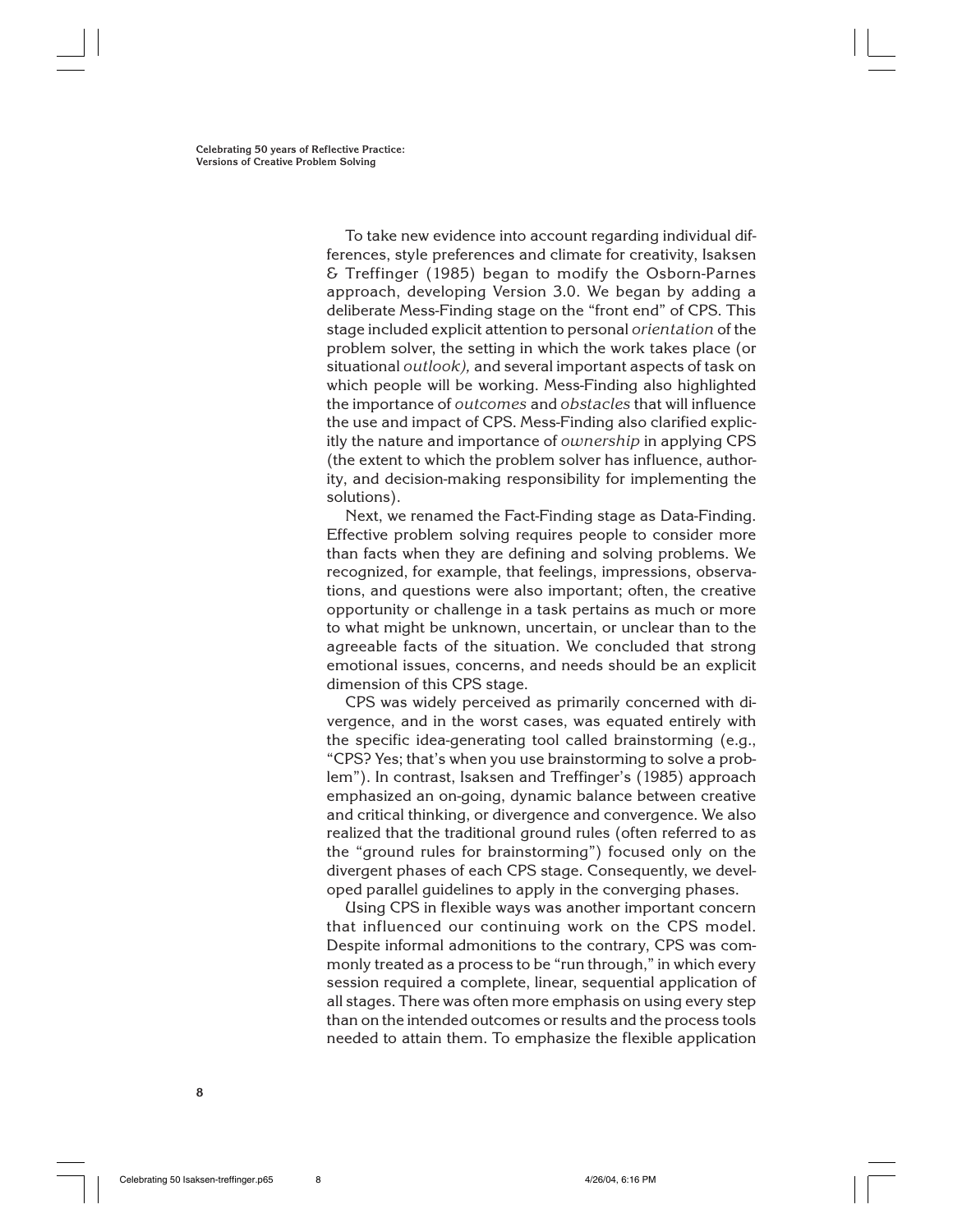of CPS, Isaksen & Treffinger (1985) presented an analogy of the six CPS stages as "buckets," each of which might be filled with ideas, methods, and tools to assist people with their problem-solving efforts. If one tool or method did not work, the problem solver could reach back into the bucket and try a different one. The analogy also suggested that the six stages or buckets could be rearranged, excluded, or included as necessary based upon the problem solver's needs.

These changing ways of thinking about process led us to modify the graphic illustration used to represent CPS. The 1985 illustration, associated with Version 3.0 of CPS, is represented in Figure 3. We added the Mess-Finding stage, rotated the model to a vertical position, identified the diverging and converging phases of each stage more explicitly, and added text to help explain the key functions of each stage.

Although we began in this description to emphasize the flexible nature of CPS, the graphic illustration we used continued



FIGURE 3. CPS Version 3.0 (Isaksen & Treffinger, 1985).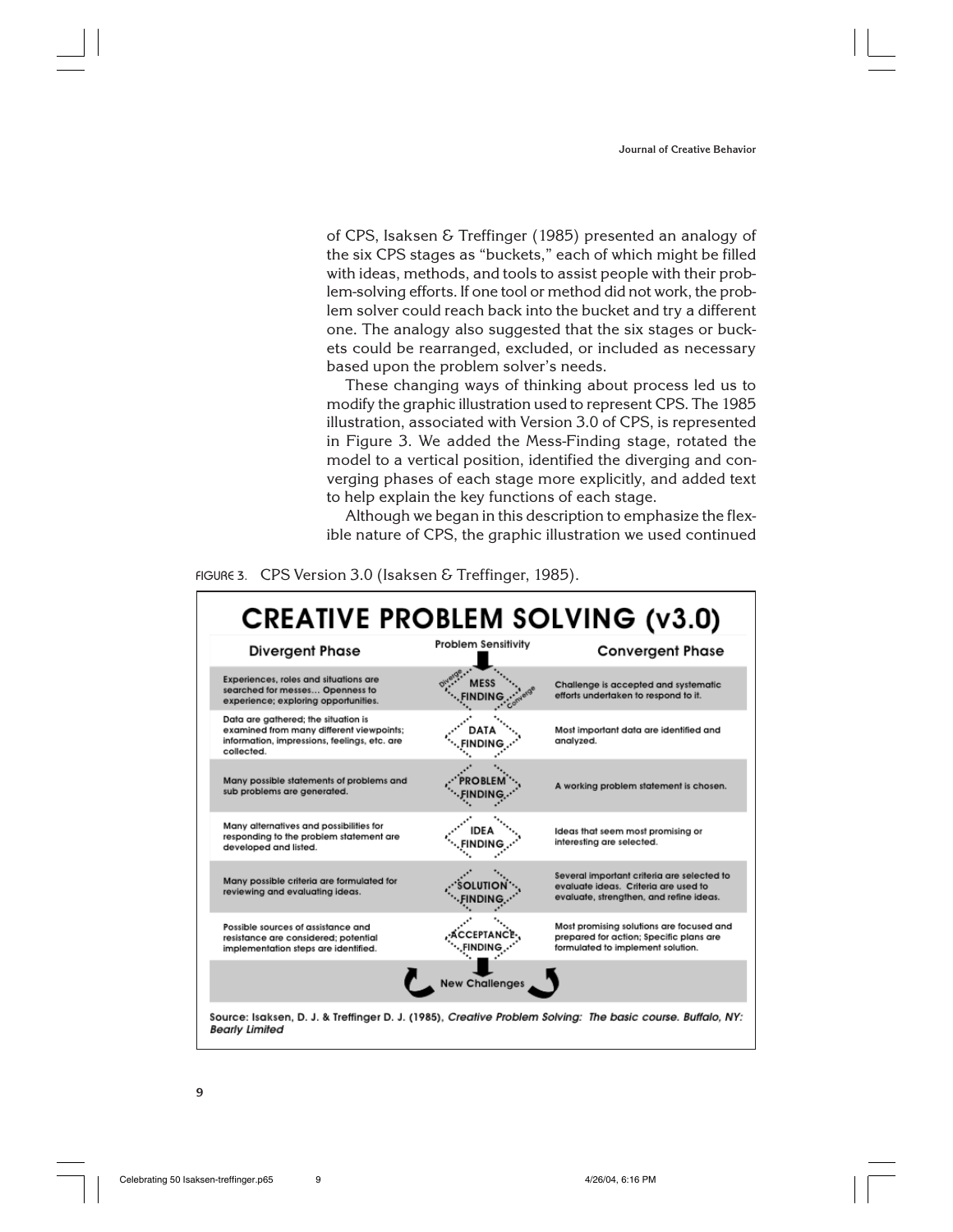> to present us with challenges. By far the most significant challenge facing the tradition was understanding what methods, techniques, or approaches worked best for whom, and under what circumstances (Isaksen, 1987; Treffinger, 1993).

> The graphic presentation of the framework, which became for some people an icon for the process, was still not consistent with the flexibility of behavior that we knew was important for effective CPS applications; the time for change was again at hand.

CLUSTERING CPS INTO THREE **PROCESS COMPONENTS** 

The next major emphasis in our research involved studying the impact of CPS in a variety of settings and specific applications. Several faculty, graduate students, and colleagues produced more than 50 unpublished impact studies (see Table 2) and published reports of their findings (e.g., Firestien, 1990; Firestien & Lunken, 1993; Firestien & McCowan, 1988).

These studies provided an extensive base of knowledge pertaining to CPS in many application settings and contexts. The results, taken together with the findings of several published reviews (e.g., Basadur, Graen & Green, 1982; Mansfield, Busse, & Krepelka, 1978; Rose & Lin, 1984; Torrance, 1972, 1987; Schack, 1993), provided several key learnings about the effectiveness and impact of CPS. These included:

- 1. It is possible to make a difference with CPS for many kinds of complex creative opportunities and challenges across a wide variety of contexts and situations. Put simply, "CPS works."
- 2.There were many unanswered questions about how people might improve their effectiveness in applying CPS in response to their own needs and the varying demands of groups, tasks, and contexts. Put simply, "CPS could work better and in different ways."
- 3.Effective applications of the CPS process involved dynamic interactions among many factors, including people, outcomes, climate, and methods, rather than a static, invariant process. Put simply, "CPS is a suite of tools that can be used in many and varied ways."
- 4. People who were exposed to CPS chose to use selected parts of the overall process based on their assessment of how the stages or tools might naturally help them deal with a certain task or challenge. Put simply, "People preferred to apply CPS in natural, comfortable ways."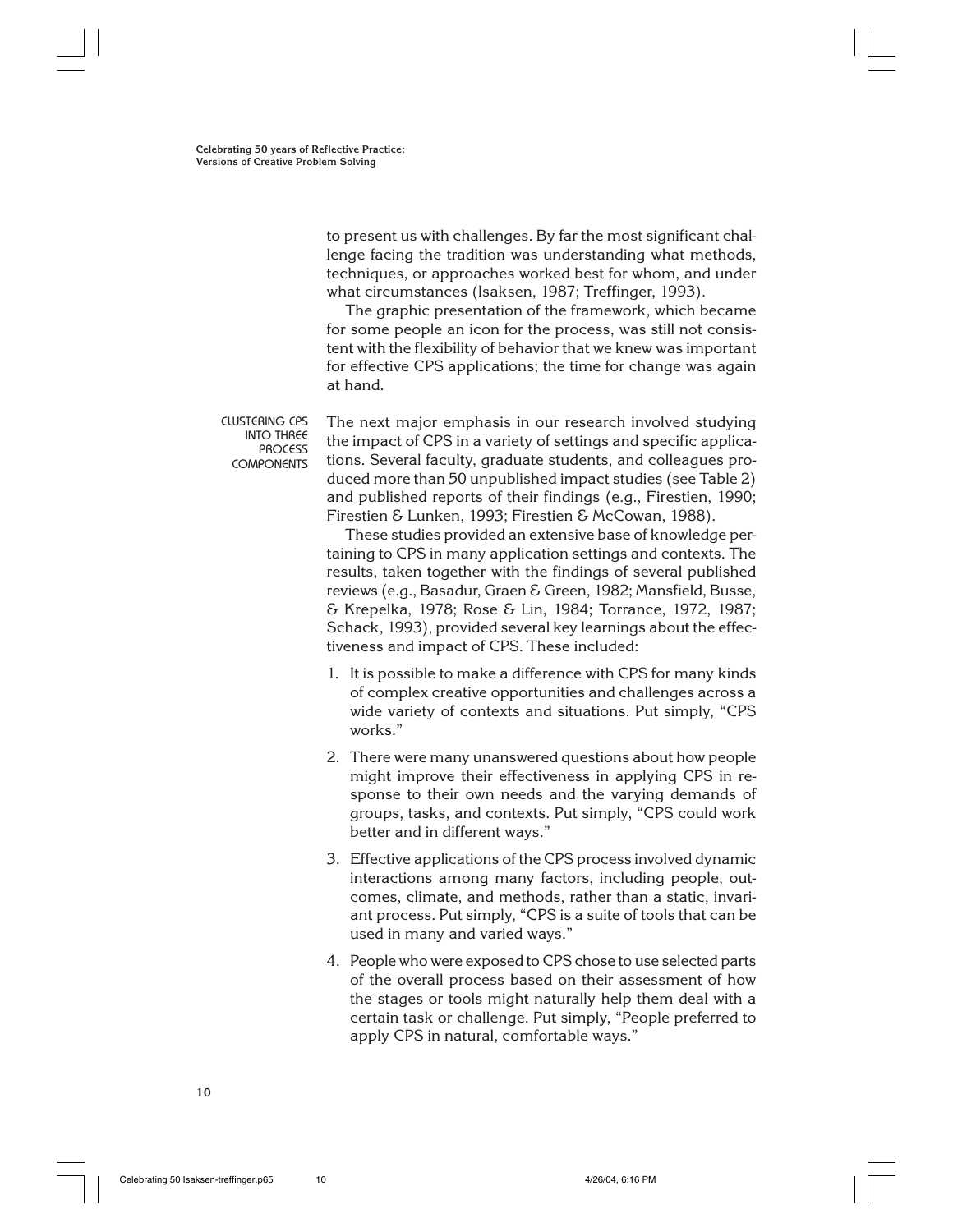# TABLE 2: Unpublished masters projects, thesis, and impact studies.

| Author(s)          | Date | <b>Title</b>                                                                                                                                   |
|--------------------|------|------------------------------------------------------------------------------------------------------------------------------------------------|
| Young, D. E.       | 1975 | Perceptions of the persistence of effects of train-<br>ing in creative problem solving.                                                        |
| Field, J. T.       | 1978 | Creative problem solving as a proposed curricu-<br>lum addition for primary grades: A stimulus<br>toward development of positive self concept. |
| Firestien, R.L.    | 1979 | Effects of brainstorming on short-term incuba-<br>tion on divergent production in problem solving.                                             |
| Hinterberger, A.M. | 1979 | Creative problem solving in industrial arts<br>education.                                                                                      |
| Johnson, M.        | 1979 | Development of a CPSI youth program.                                                                                                           |
| Thorn, R.          | 1979 | Problem solving for innovation in industry.                                                                                                    |
| Duling, G. A.      | 1980 | Development of a primary age children's CPS<br>action book.                                                                                    |
| Gilligan, M.       | 1980 | Applications of CPS for independent study and<br>research with secondary students.                                                             |
| DeLuca, A. M.      | 1981 | Effects of a pull-out program on gifted student's<br>socialization.                                                                            |
| Finck, S. E.       | 1981 | CPS and vocational programming.                                                                                                                |
| Harring, M.        | 1981 | Development of creative and critical thinking<br>through two instructional programs.                                                           |
| Clemens, S.        | 1981 | The messy room: Evaluation of a CPS<br>simulation for parents.                                                                                 |
| Foucar-Szocki, D.  | 1982 | Predictors of successful CPS facilitation.                                                                                                     |
| Giordano, N.       | 1982 | CPS workshop for nurses.                                                                                                                       |
| Lashua, D.         | 1982 | On CPS training for nurses.                                                                                                                    |
| Binis, R. A.       | 1983 | Management development: A supervisory<br>training program.                                                                                     |
| Curran, J. M.      | 1983 | Effects of creative problem solving training on<br>learning disabled students' thinking and self-<br>concept scores.                           |
| Kassiram, K.       | 1983 | Applications of CPS in language arts/writing<br>curriculum in Trinidad.                                                                        |
| Solowey, B.        | 1983 | CPS in volunteer agencies.                                                                                                                     |
| Sims, B. A.        | 1983 | The development and reliability of an<br>observation schedule to assess the facilitation<br>of creative thinking.                              |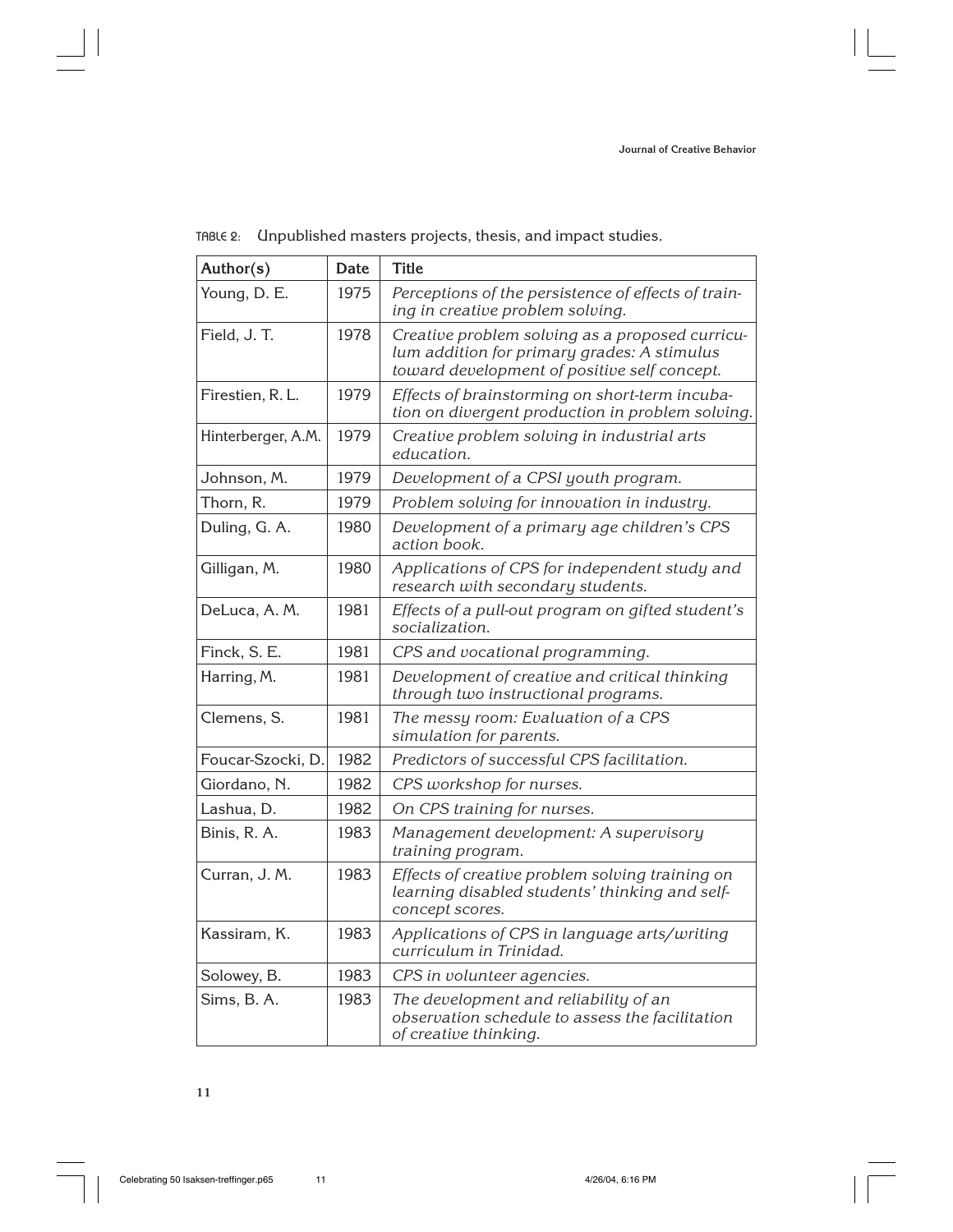| Author(s)                          | Date | <b>Title</b>                                                                                                                                                                                                                                         |
|------------------------------------|------|------------------------------------------------------------------------------------------------------------------------------------------------------------------------------------------------------------------------------------------------------|
| Gaulin, J. P.                      | 1985 | Creativity: Unlocking the productive work<br>environment.                                                                                                                                                                                            |
| McCollum, L.                       | 1985 | Energizing students for creative learning 1990.                                                                                                                                                                                                      |
| Elwell, P. A.                      | 1986 | An analysis of the field-testing of CPS for<br>teenagers using Torrance tests.                                                                                                                                                                       |
| Halpern, N.                        | 1987 | Ann Arbor area 2000 (A3-2000): A case study of<br>the goal-setting process in preferred futuring.                                                                                                                                                    |
| Isaksen, S. G. &<br>Puccio, G. J.  | 1988 | The impact of training creative thinking skills. A<br>quantitative and qualitative study of the impact<br>of training on participants within the Procter $\varepsilon$<br>Gamble two-day training course on Creative<br>Thinking Skills.             |
| Lewis, K. L.                       | 1988 | Creative problem solving workshop for<br>secondary gifted programming.                                                                                                                                                                               |
| Sciog, P. A.                       | 1988 | Development and field-testing of thinking skill<br>instructional resources.                                                                                                                                                                          |
| Colucci, L.                        | 1990 | Integrating critical and creative thinking skills<br>in a fourth grade science class.                                                                                                                                                                |
| Isaksen, S. G. &<br>Murdock, M. C. | 1990 | Project discovery evaluation report. A comprehen-<br>sive quantitative and qualitative impact report<br>on a program designed to introduce exploratory<br>consumer research methodologies and develop<br>new consumer concepts for Procter & Gamble. |
| Keller-Mathers, S.                 | 1990 | Impact of creative problem solving training on<br>participants' personal and professional lives: A<br>replication and extension.                                                                                                                     |
| Lunken, H.                         | 1990 | Assessment of long-term effects of the master of<br>science degree in creative studies on its graduates.                                                                                                                                             |
| Neilson, L.                        | 1990 | Impact of CPS training: An in-depth evaluation<br>of a six-day course in CPS.                                                                                                                                                                        |
| Saner, Y. J.                       | 1990 | The effects of training in collaborative skills on<br>productivity and group interaction in creative<br>problem solving groups.                                                                                                                      |
| Shepardson, C.                     | 1990 | Cooperative learning, knowledge and student<br>attitudes as influences on student CPS involve-<br>ment: An exploratory study.                                                                                                                        |
| Bruce, B.                          | 1991 | Impact of creative problem solving training on<br>management behavior in the retail food industry.                                                                                                                                                   |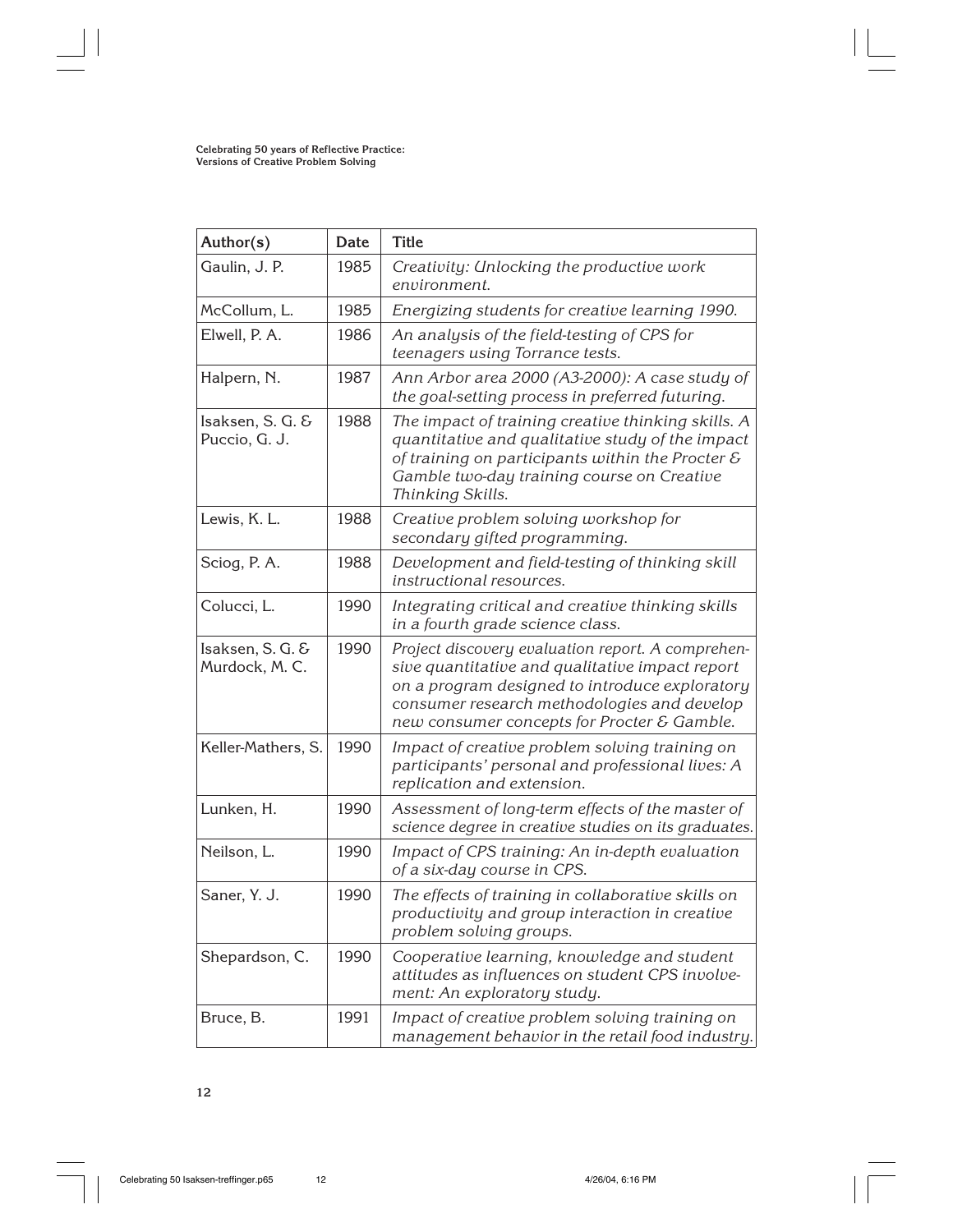### **Journal of Creative Behavior**

| Author(s)                                              | Date | <b>Title</b>                                                                                                                                                                                                                                                                       |
|--------------------------------------------------------|------|------------------------------------------------------------------------------------------------------------------------------------------------------------------------------------------------------------------------------------------------------------------------------------|
| Isaksen, S. G.,<br>Murdock, M.C., &<br>De Schryver, L. | 1991 | How continuous improvement and creative<br>problem solving are impacting Exxon's market-<br>ing organization. A qualitative interview analy-<br>sis documenting the impact of change following<br>creative problem solving training with continu-<br>ous improvement facilitators. |
| McDonald-<br>Schwartz, L.                              | 1991 | A preliminary experimental evaluation of<br>creative problem solving curriculum resources.                                                                                                                                                                                         |
| De Schryver, L.                                        | 1992 | An impact study of creative problem solving<br>facilitation training in an organizational setting.                                                                                                                                                                                 |
| Linderman, C.                                          | 1992 | Incorporating creative and critical thinking skills<br>into a holiday curriculum for elementary children.                                                                                                                                                                          |
| Pershyn, G.                                            | 1992 | An investigation into the graphic depictions of<br>natural creative problem solving processes.                                                                                                                                                                                     |
| Miller, B.                                             | 1992 | The use of outdoor-based training initiatives to<br>enhance the understanding of creative problem<br>solving.                                                                                                                                                                      |
| Avarello, L.                                           | 1993 | An exploratory study to determine the impact of<br>a creative studies course on at-risk students.                                                                                                                                                                                  |
| Cliff, C.                                              | 1993 | Conceptual relationships between creative<br>problem solving and Ghandian and Kingian<br>non-violent social change processes.                                                                                                                                                      |
| Puccio, K. G.                                          | 1994 | An analysis of an observational study of<br>creative problem solving for primary children.                                                                                                                                                                                         |
| Vehar, J.R.                                            | 1994 | An impact study to improve a five-day course in<br>facilitating Creative Problem solving.                                                                                                                                                                                          |
| Isaksen, S. G.                                         | 1996 | A report of the results from an assessment of the<br>climate for creativity, style of problem solving,<br>and leadership behaviors for International<br>Masters Publishers organization.                                                                                           |
| Mance, M.                                              | 1996 | An exploratory examination of methodology<br>core contingencies within task appraisal.                                                                                                                                                                                             |
| Isaksen, S. G. &<br>Lewandowski, B.R.                  | 1997 | An impact investigation: The CPS initiative in<br>Bull UK and Ireland. A comprehensive report of<br>a commissioned impact study.                                                                                                                                                   |
| Reid, G. D.                                            | 1997 | Facilitating creative problem solving: A study of<br>impact and needs and a report of an internship<br>experience.                                                                                                                                                                 |
| Baldwin, S.                                            | 1998 | In search of relevant task contingencies for<br>effective CPS performance.                                                                                                                                                                                                         |
| Wolfe, P.,<br>Freeman, T., &<br>Littlejohn, B.         | 2002 | Linking process to person: Indiana Creative<br>Problem Solving Impact Survey Results and<br>Implications.                                                                                                                                                                          |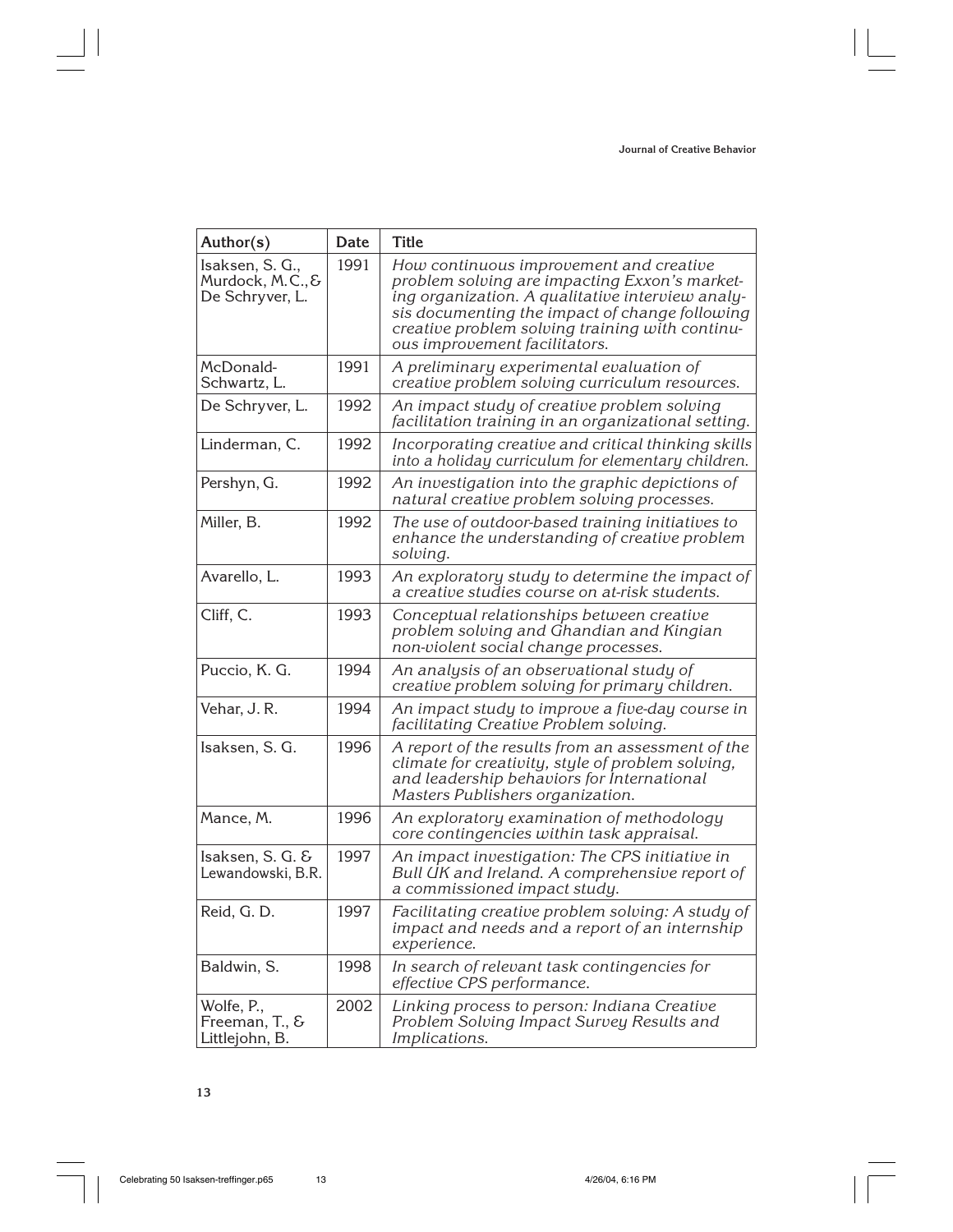> 5.When we examined numerous case studies of CPS application we observed that people commonly used CPS to clarify their understanding of problems, to generate ideas, and/or to plan for taking action. We concluded that the six stages of CPS could be clustered into three main sections or components. Put simply, "People often chose to apply parts of CPS that met their needs."

> This led us to change our description of the CPS framework to make it more workable and to reflect more accurately the ways CPS was actually being used by practitioners (Isaksen & Treffinger, 1987). The new description, Version 4.0 of CPS, organized the six CPS stages into three main problem-solving components based on how people behaved naturally. The three components were: Understanding the Problem (Mess-Finding, Data-Finding, and Problem-Finding), Generating Ideas (Idea-Finding), and Planning for Action (Solution-Finding and Acceptance-Finding). We added the explicit component labels to clarify the invitation to apply the process flexibly, and we modified the CPS graphic to aid in distinguishing among the components.

FIGURE 4. CPS Version 4.0.

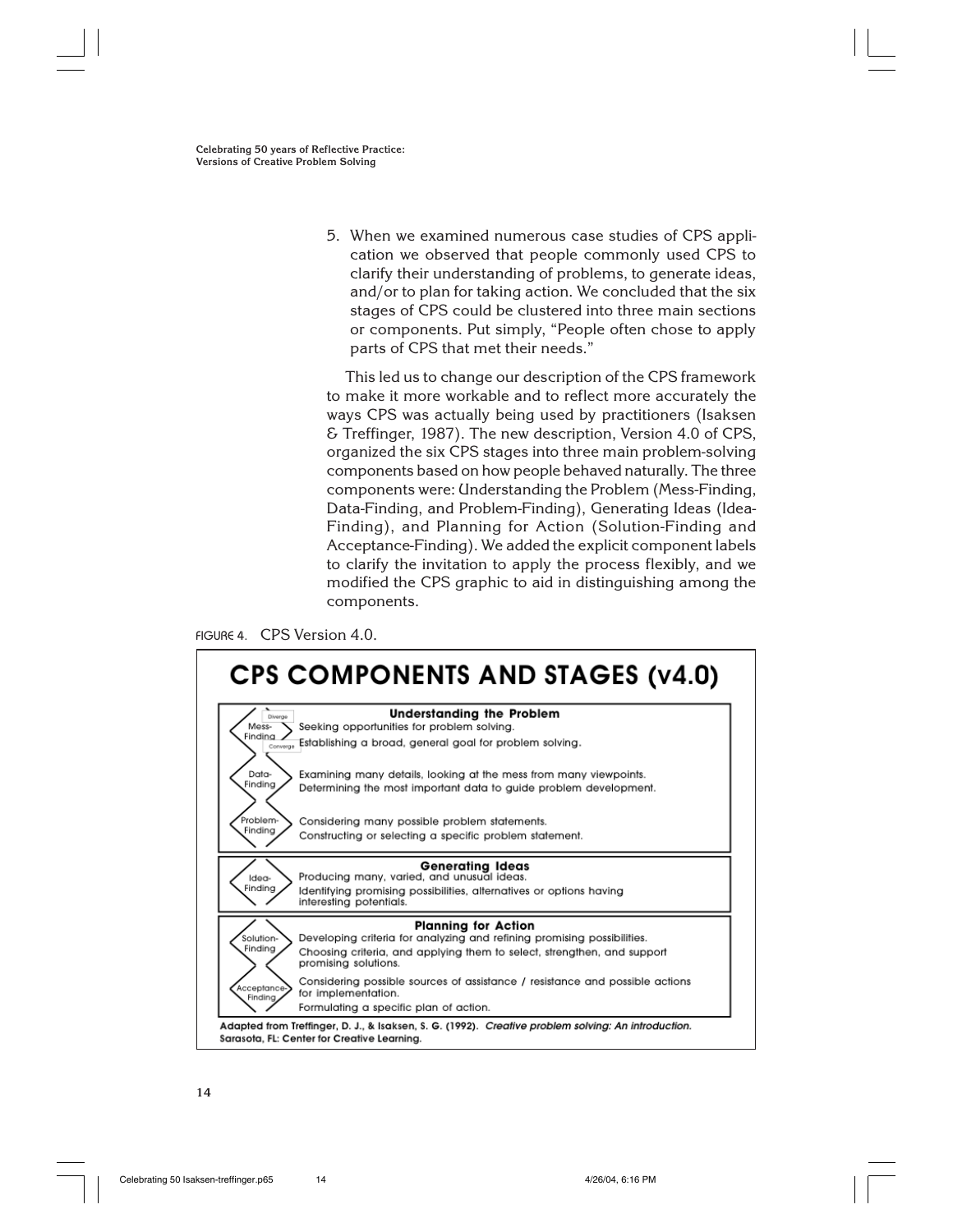#### **Journal of Creative Behavior**

We reported and discussed these changes in several sources (e.g., Isaksen & Treffinger, 1991; Treffinger & Isaksen, 1992). Although the new depiction of CPS had a componential focus, the process graphic's presentation continued to suggest a linear series of stages. As we applied this approach in programs in several organizational settings, we focused on disseminating CPS and its application, although we also engaged in on-going refinement and continuous improvement. The presentation of CPS as a three-component model marked a transition away from a linear, six-step approach toward a more flexible, dynamic approach to process. (This direction was consistent with the view of CPS held by Osborn in 1967; in some ways, then, "the more things change, the more they stay the same.")

DESIGNING A MORE DESCRIPTIVE APPROACH TO CPS

Isaksen & Treffinger (1987) discovered that the new process modifications supported the importance of flexibility in using the process, and reinforced movement away from the fixed, prescriptive "run through" approach. Making the front-end of CPS more explicit led to deliberate efforts to assess the nature of the task and the situation. Clarifying and differentiating the roles of facilitator, client and resource group supported the importance of problem ownership and clear responsibility for decision-making (Isaksen, 1983).

The *constructivist* movement (Brooks & Brooks, 1993) in educational research and learning theory also influenced our thinking about more flexible approaches to CPS. The constructivists argued that each individual must construct his or her own process approach in a personally meaningful way. From this, we took away a valuable concept: the importance of enabling people to "customize" or personalize their understanding and application of CPS. We recognized the importance of intentional, purposeful cognition and the importance of creating personal meaning in one's approach, and we were confident that those principles could be incorporated into CPS to enhance its power and practicality.

The emerging discipline of cognitive science also provided relevant research on human problem-solving processes (e.g., Covington, 1987; Duell, 1986; Greeno, 1989; Isaksen, 1995; Kaufmann, 1988). This work led us to initiate research on the graphic depiction of CPS and the impact of the presentation of the process on people's understanding of the nature and dynamics of effective applications of CPS.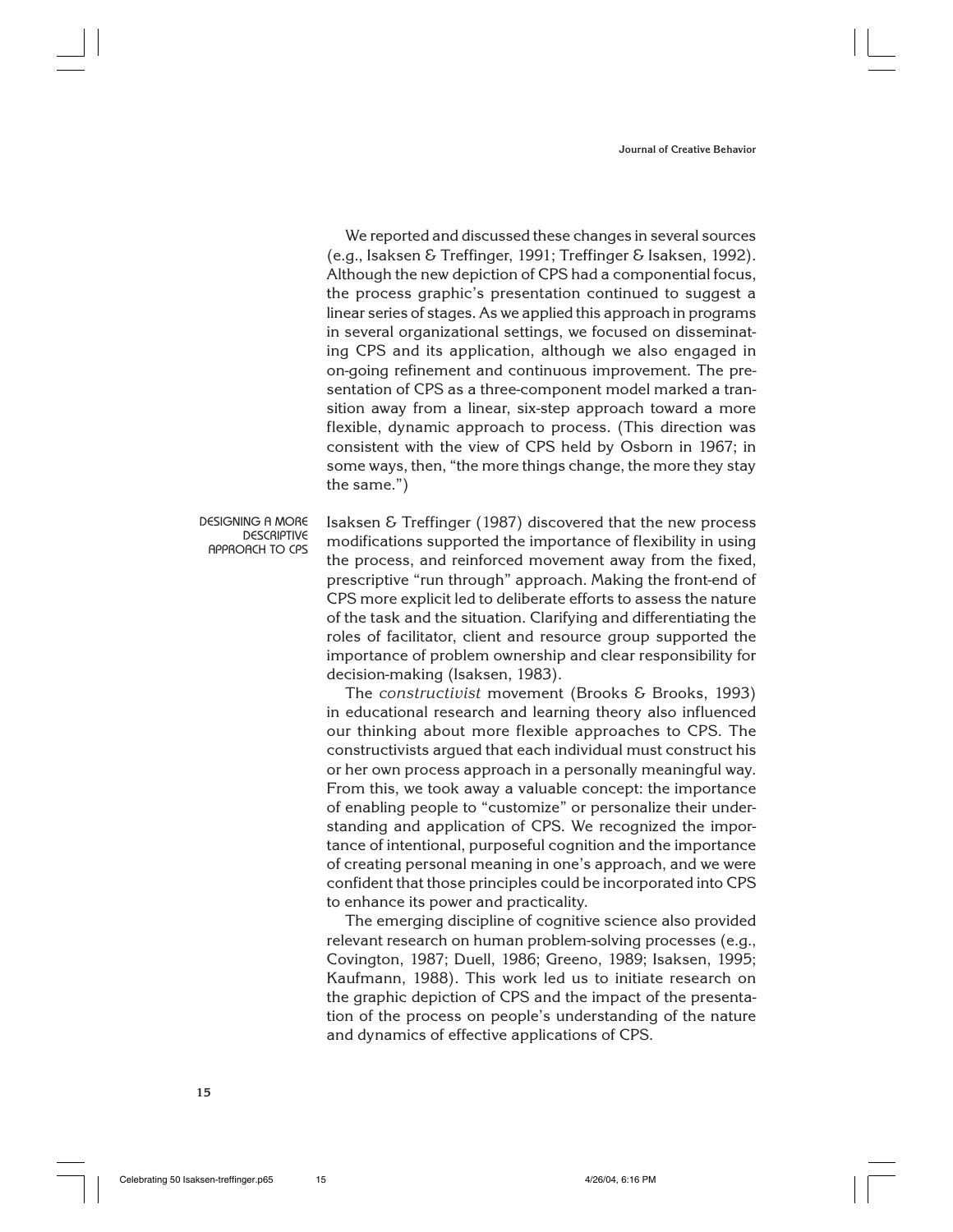> Pershyn (1992) studied how people described their natural approach to solving problems. He asked individuals from a variety of programs and classes to recall a problem they solved successfully, and to draw or illustrate the process they used. Pershyn analyzed more than 150 illustrations to determine the similarities and differences among the subjects' natural approaches to problem solving. One major aspect of the analysis, for example, focused on a variety of drawings that involved flow-charts, which ranged from linear, orderly, and targeted charts ("step-by-step") to random, spontaneous, and complex processes ("hop-skip-step and re-step"). The differences among subjects' graphic depictions of their natural creative problem solving were also related to individual differences in cognitive style (Isaksen & Pershyn, 1994). For example, subjects whose creativity style preference would be described as innovators (Kirton, 1987) more frequently described their process as non-linear, more complex, random, and contiguous than those of subjects whose style preference was adaptive. The innovators' process illustrations contained more stages and multiple end points (and occasionally, infinite iterations with no perceivable end points). Adaptors were more likely to draw processes that were linear, orderly, and targeted, with fewer stages as fewer end points.

> Pershyn's findings suggested that effective, natural problem solving took a variety of forms. This validated the need to take a different approach to representing CPS. Given the dynamic nature of natural problem solving, it was important that the depiction of CPS, and its graphic description, become more representative of a wider array of problem-solving approaches. As a result, Isaksen & Dorval (1993) altered the graphic depiction of CPS very substantially. The change, emerging from the 1985 "buckets" analogy and extended with the three components in 1987, led to separating the framework completely in 1992 with Version 5.0 (presented in Figure 5), an extensive departure from the traditional linear view of CPS.

> This version began to frame and document a more descriptive, and less prescriptive, view of CPS. By descriptive, we mean an approach to process that provides a flexible framework in which problem solvers have many choices and make them on the basis of observation, experience, context, and deliberate analysis of the task (or metacognition). By contrast, by prescriptive, we mean an approach in which people learn and apply a predetermined or fixed set of steps or stages, for which there are specified approaches and outcomes that have been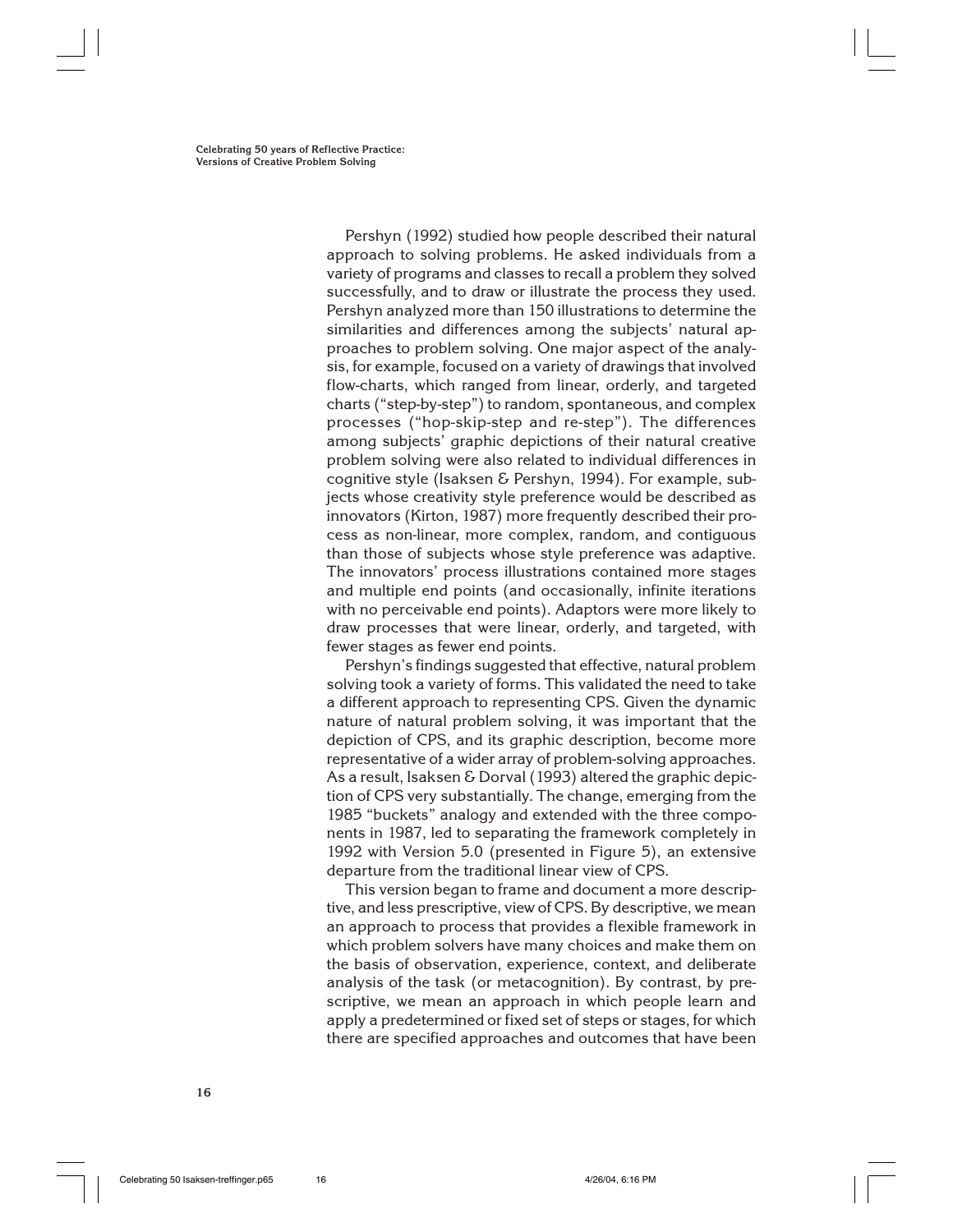determined by custom, tradition, or reliance on expertise (Scriven, 1980).

Version 5.0 provided separate symbols for each of the three main components: Understanding the Problem, Generating Ideas and Planning for Action. The graphics portrayed the dynamic relationship between and among the CPS components and stages. Taking a descriptive approach implied that we needed to identify and describe the necessary inputs, the actual cognitive processes, and the outputs for each of the three components and stages of CPS. This view also implied that the components, stages, and phases of CPS might be used in a variety of different orders or sequences. Sometimes, problem solvers might not need all the steps, and there might be tasks for which other methods might be just as effective as CPS, or perhaps even better choices! We do not view CPS as a panacea that should be applied to every task, nor as a magic formula or a religious dogma that must be accepted and applied in the same way, without departing from prescribed



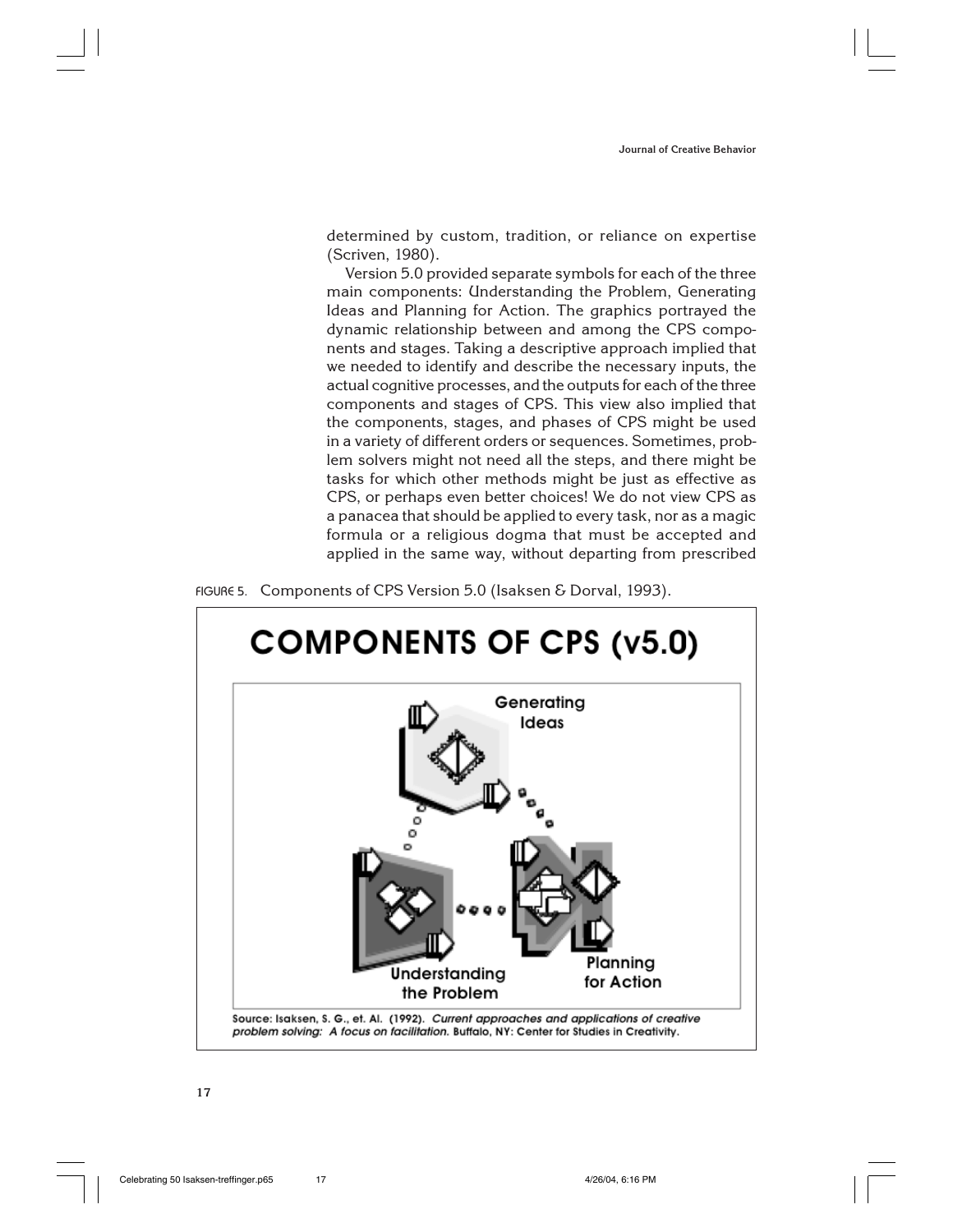> procedures, each time it is used. (We did not receive the CPS stages carved on stone tablets!)

> These issues led us in new directions in studying, defining, and applying CPS. As a result of several years of continuing work, Isaksen, Dorval and Treffinger presented Version 5.1 of CPS, adding a new refinement: the metacomponents of *Task Appraisal* and *Process Planning* (Isaksen, 1996; Isaksen, Dorval, & Treffinger, 1994; Treffinger, Isaksen, & Dorval, 1994a, b). Meta-components involve continuous planning, monitoring, managing, and modifying behavior during CPS.

> Task Appraisal involves determining whether or not CPS is appropriate for a given task, and whether modifications of one's approach might be necessary (Isaksen, 1995). During Task Appraisal, problem solvers consider the key people, the desired outcome, the characteristics of the situation, and the possible methods for handling the task. Task Appraisal enables them to assess the extent to which CPS might be appropriate for addressing a given task or for managing change in appropriate ways. Process Planning enabled problem solvers to identify their entry point into the framework, their pathway through the framework, and an appropriate exit point from the framework. These metacognitive tools helped problem solvers to manage a number of important choices and decisions about their CPS applications.

> Although Versions 5.0 and 5.1 built in many ways upon their historical predecessors — powerful elements of the Osborn-Parnes tradition of CPS — our evolving view of CPS began to move outside the boundaries of that framework, representing a new pathway for research and practice.

CPS TODAY: A SYSTEMIC **APPROACH** 

The next stages in research and development on CPS involved two important themes: integrating the 1994 Task Appraisal and Process Planning dimensions more effectively into the overall CPS framework, and making the language of CPS more natural, user-friendly, and descriptive. Our current work continues to grow from, and to be influenced in many ways by, the fivedecade tradition reviewed in this article, the process today is also strikingly different from its predecessors. Distinguishing between *process* and *management* components, for example, has helped us to move forward with an approach that is dynamic and flexible, rather than sequential and prescriptive. The language of today's CPS framework is also substantially different from the language of all previous versions.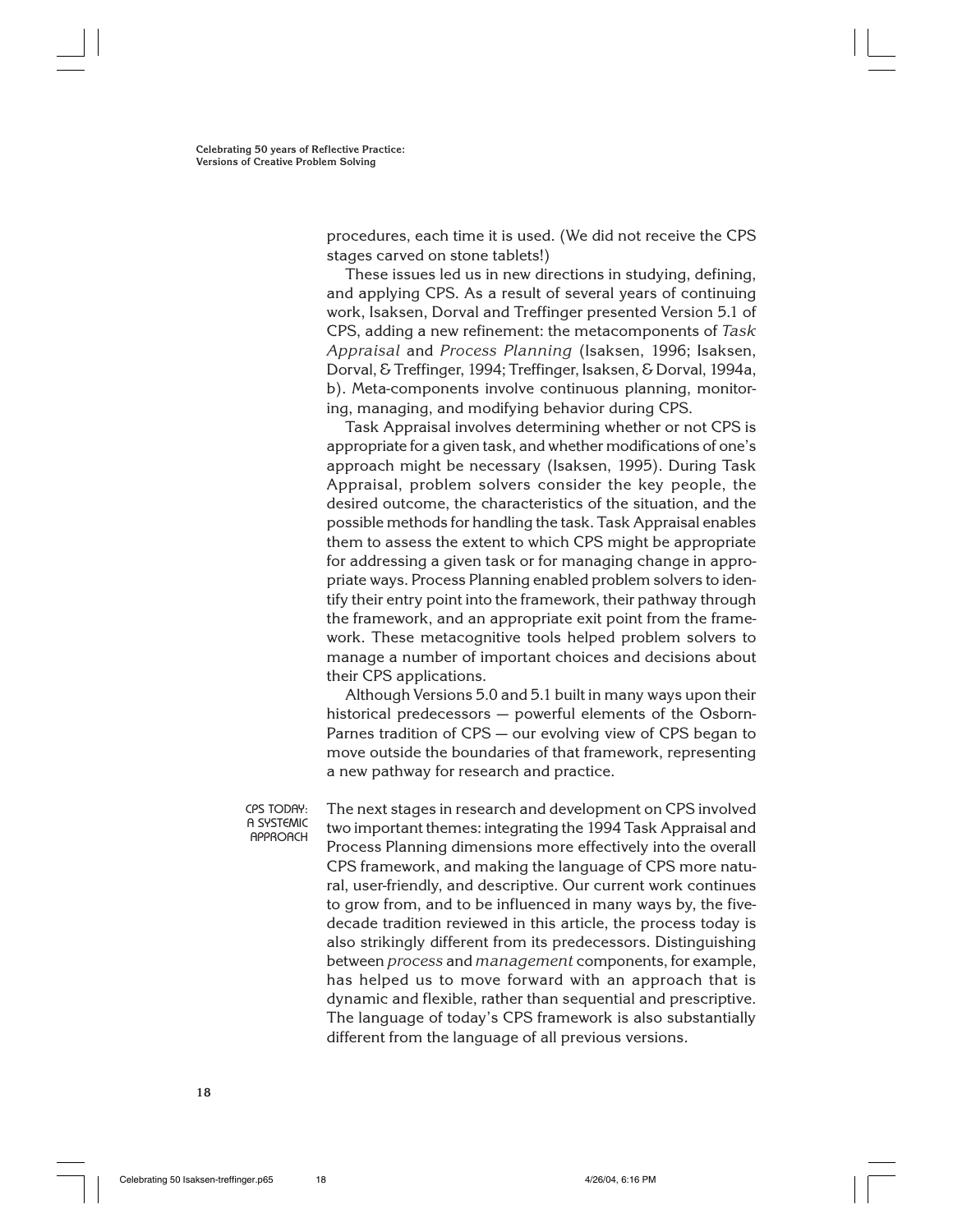Incorporating Task Appraisal and Process Planning into the CPS process

> Revising the Language of CPS

In Version 4, we began to work on the challenge of identifying clusters or components within the traditional CPS stages. Then, in Version 5, we separated the components (both graphically and operationally), and we introduced Task Appraisal and Process Planning. As we worked with those changes in many practical settings, and continued to explore our earlier concerns for providing for individual and situational differences in problem solving, we realized the importance of linking Task Appraisal and Process Planning, as process management tools, more effectively and seamlessly with the CPS process components and stages. We recognized that our efforts to personalize CPS, to make the process more natural, dynamic, and flexible, and to link people, context, and process required that metacognitive and diagnostic factors were integral parts of the entire process framework, not separate activities that resided outside the CPS process. Research on ecological perspectives on creativity (e.g., Harrington, 1990) and our work on profiling for CPS (Isaksen, Puccio, & Treffinger, 1993) helped us to recognize that active planning and metacognition were essential elements of the CPS framework.

In 2000, we also introduced extensive changes in the language of the CPS framework (Isaksen, Dorval, & Treffinger, 2000; Treffinger, Isaksen, & Dorval, 2000). The *Understanding the Challenge* component includes a systematic effort to define, construct, or focus your problem-solving efforts. It includes the three stages of Constructing Opportunities, Exploring Data, and Framing Problems. Constructing Opportunities involves generating broad, brief, and beneficial statements that help set the principal direction for problem-solving efforts. Exploring Data includes generating and answering questions that bring out key information, feelings, observations, impressions and questions about the task. These help problem solvers to develop an understanding of the current situation. Framing Problems involves seeking a specific or targeted question (problem statement) on which to focus subsequent efforts. The *Generating Ideas* component and stage includes coming up with many, varied, or unusual options for responding to a problem. Although this stage includes a focusing phase, its primary emphasis rests in generating or the commitment of extended effort to seek creative possibilities. Problem solvers use the *Preparing for Action* component to make decisions about, develop, or strengthen promising alternatives, and to plan for their successful implementation. The two stages included in the component are called Developing Solutions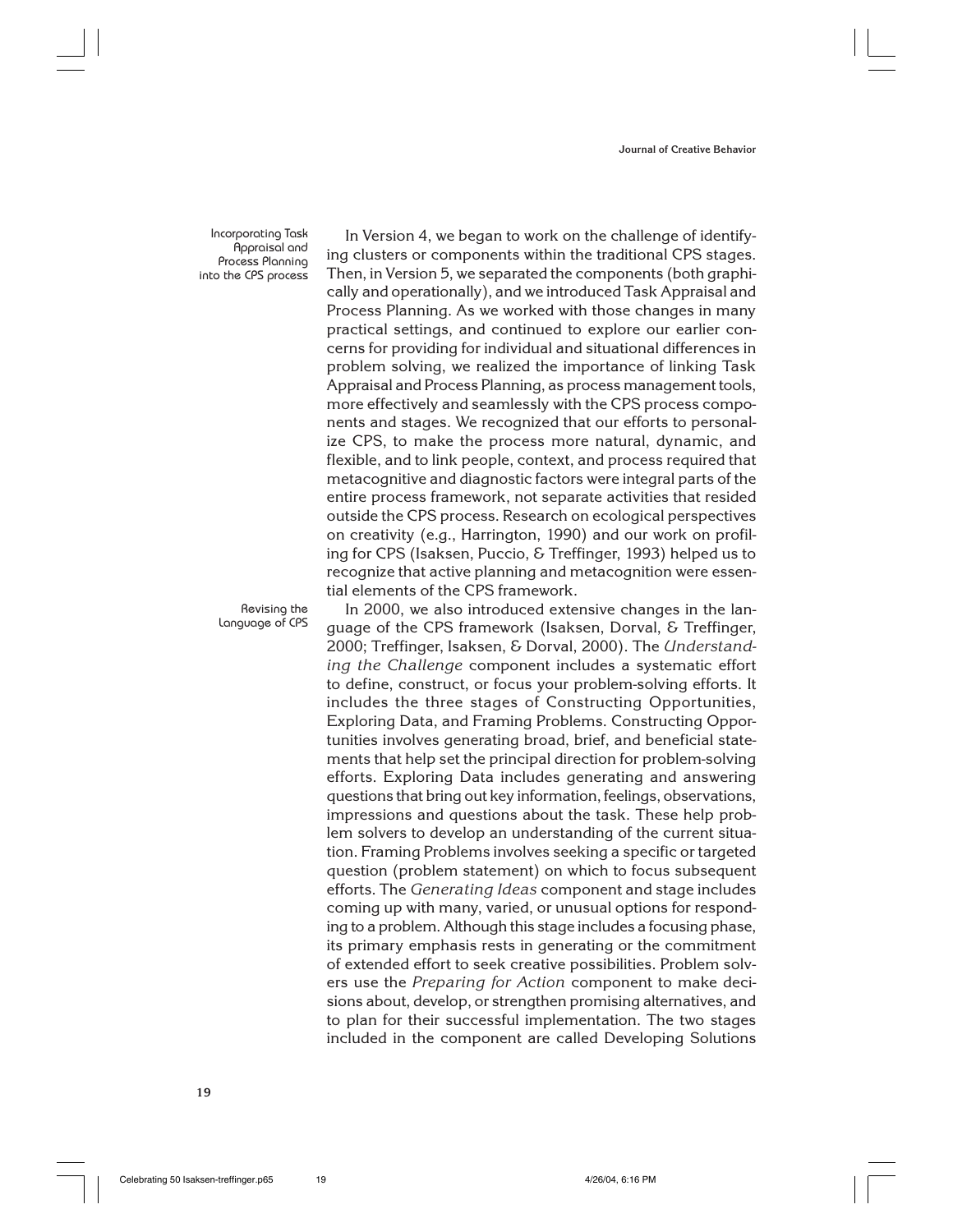> (analyzing, refining, and developing promising options) and Building Acceptance (searching for potential sources of assistance and resistance and identifying possible factors that may influence successful implementation of solutions).

> We expressed these changes, and the new CPS language, in Version 6 of the process. We also introduced the Planning Your Approach component (including the Appraising Tasks and Designing Process stages). Planning Your Approach became an integrated component, at the center of the CPS framework (graphically and in practice). We also differentiated Planning Your Approach as a "management" component, guiding problem solvers in analyzing and selecting "process" components and stages deliberately. Another technology metaphor may be helpful in understanding the differentiation between process and management components. Consider the process components as "applications in a suite of software" (such as the applications within Microsoft Office, for example), and the management component as the operating system of the computer (always "on," but in the foreground of your attention only when needed).

> In CPS Version 6.1™, we expanded our emphasis on CPS as a system— a broadly applicable framework for process that provides an organizing system for specific tools to help design and develop new and useful outcomes. The CPS system now incorporates *productive thinking tools* for generating and focusing options, the CPS process components and stages, as well as the CPS management component, and their integrated application. We also developed a diagnostic tool to help identify stylistic characteristics that are relevant to problem solving behaviors (e.g., Selby, Treffinger, Isaksen, & Lauer, In Press) and a measure of context (Isaksen, Lauer & Ekvall, 1999). These tools provide for the assessment and integration of salient personal characteristics and situational conditions with the design of an appropriate process pathway.

> The elements of CPS as a system enables individuals or groups to use information about tasks, important needs and goals, and several important inputs, to make and carry out effective process decisions that will lead to meaningful outcomes or results. A systemic approach to CPS enables individuals and groups to recognize and act on opportunities, respond to challenges, balance creative and critical thinking, build collaboration and teamwork, overcome concerns, and thereby to manage change. Figure 6 presents the current graphic representation of this system, CPS Version 6.1™.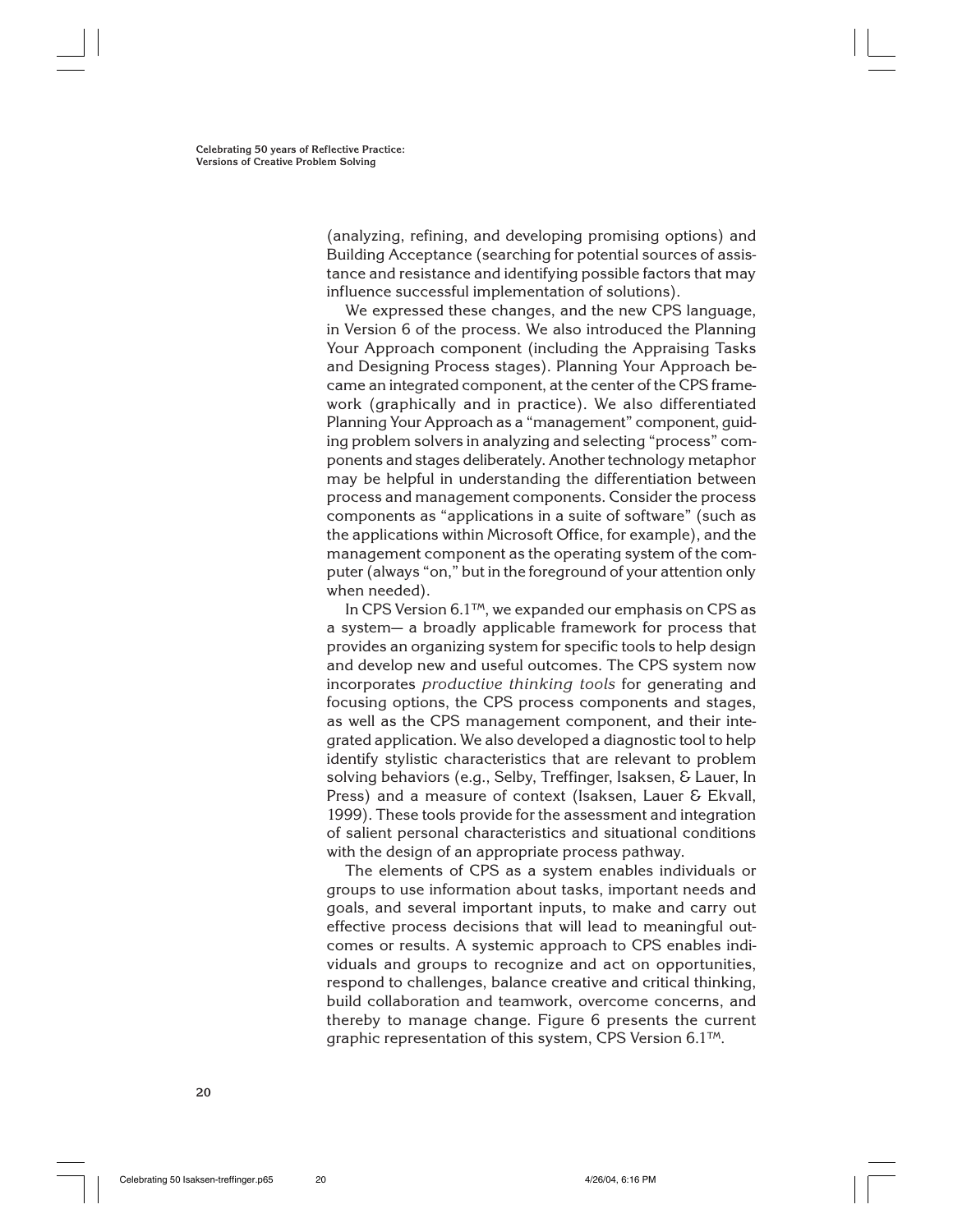

FIGURE 6. CPS Version 6.1.

CONCLUSION: CPS YESTERDAY, TODAY, AND TOMORROW Through its inception by Osborn, and the following fifty years of continuous research and development, CPS has been shown to be a powerful and effective method for igniting creative potential and making productive change (Christie & Kaminski, 2002; Freeman, Wolfe, Littlejohn & Mayfield, 2001). Isaksen and DeSchryver (2000) addressed the question, "How do we know that training, teaching, learning, or applying CPS is worthwhile?" and summarized an extensive body of evidence demonstrating that CPS does lead to important and worthwhile results in many settings. We believe that few frameworks can demonstrate the sustained heritage of theory, research, development, and application that characterize CPS. The richness and power of any process arise from sustained scholarship and implementation by many people, across many contexts, and over sustained periods of time.

While the heritage provides strong "roots" for the process, the history of CPS is a tale of both continuous refinement and improvement *and* an ongoing commitment to breaking new ground and opening new directions and perspectives.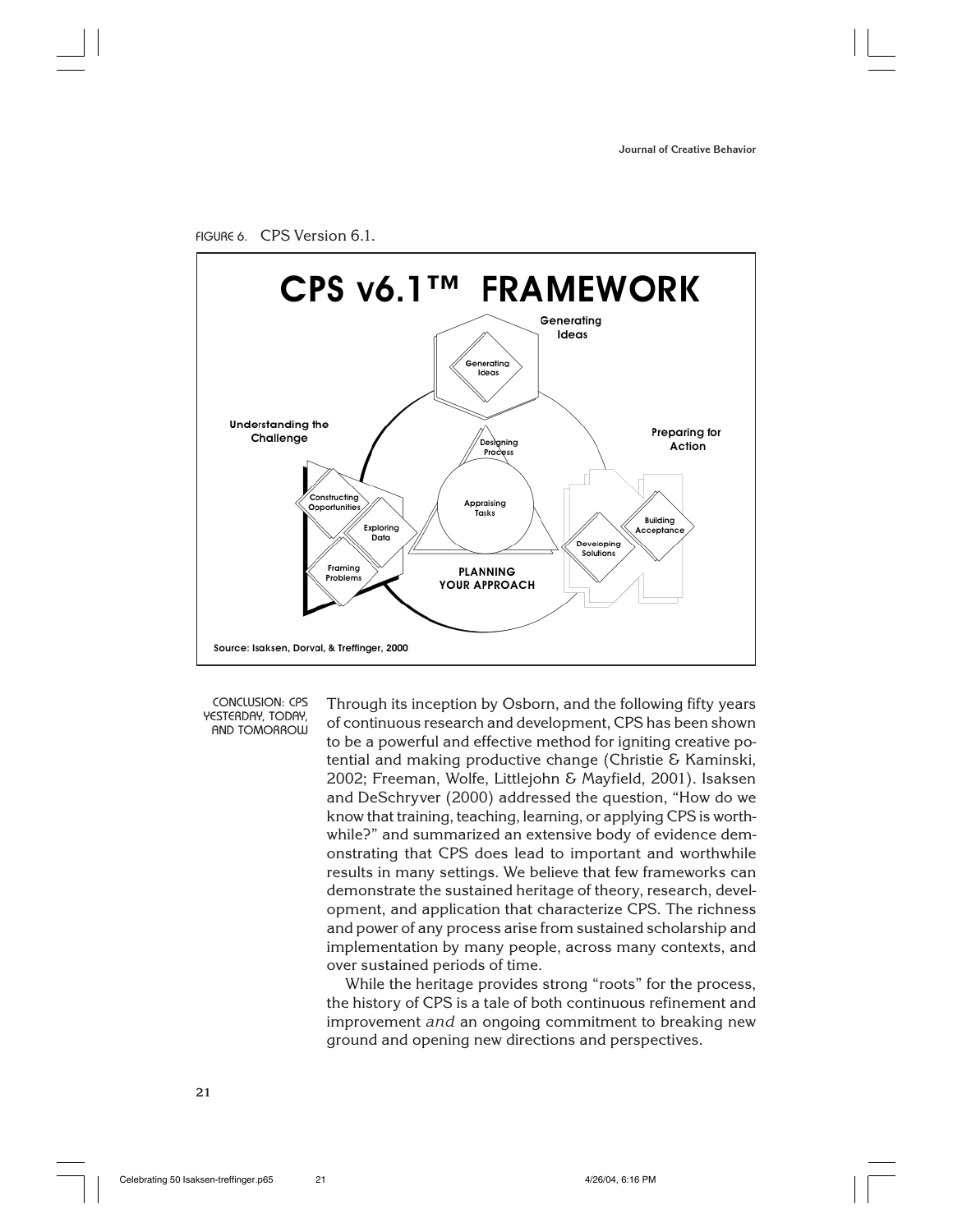> Continuous improvement in CPS, is reflected in a number of ways. Today's CPS framework draws upon its heritage by refining and clarifying the vocabulary or language for process, identifying and elaborating the relationships among all elements in the CPS system, and by providing and elaborating a broad array of tools to incorporate into the more extensive framework. Our current efforts maintain and expand our predecessors' long commitment to making CPS explicit, teachable, and repeatable.

> In addition, however, today's CPS framework differs from prior versions of the process in a many ways. The current framework recognizes and incorporates the importance of metacognition and deliberate process planning and management in a descriptive framework. It emphasizes flexibility in selecting and using tools, stages, and components, and provides explicitly for personal styles, and context—deliberate efforts to personalize CPS in ways that help problem solvers construct and use a personally meaningful, yet replicable framework.

> This does not mean that we believe "the work is finished" on CPS, for us or for future generations of theorists, researchers, or practitioners. Many important challenges remain for creative, but disciplined, research and development. It is important, for example, to continue to seek a richer and more complete understanding of the dynamic ways in which the elements within the CPS system interact and influence each other. New research initiatives can contribute to our efforts to refine our understanding of the interactions between the process (cognitive) components and management (metacognitive) components.

> Research on problem-solving style preferences in relation to CPS applications, for example, can expand our understanding of the linkages between person and process. Effective problem solvers need to be ready to apply any CPS components, stages, and tools, and to do so in personally authentic and valid ways. As a result, research on style and process calls for studies that extend beyond linking style preferences with specific process stages. Multivariate research on the interactions among method, context, outcomes, and personal characteristics will also contribute to our understanding of how to expand the impact and power of CPS for individuals, teams, and organizations.

> We are fully committed, therefore, to promoting continuing research, development, and evaluation of all CPS components,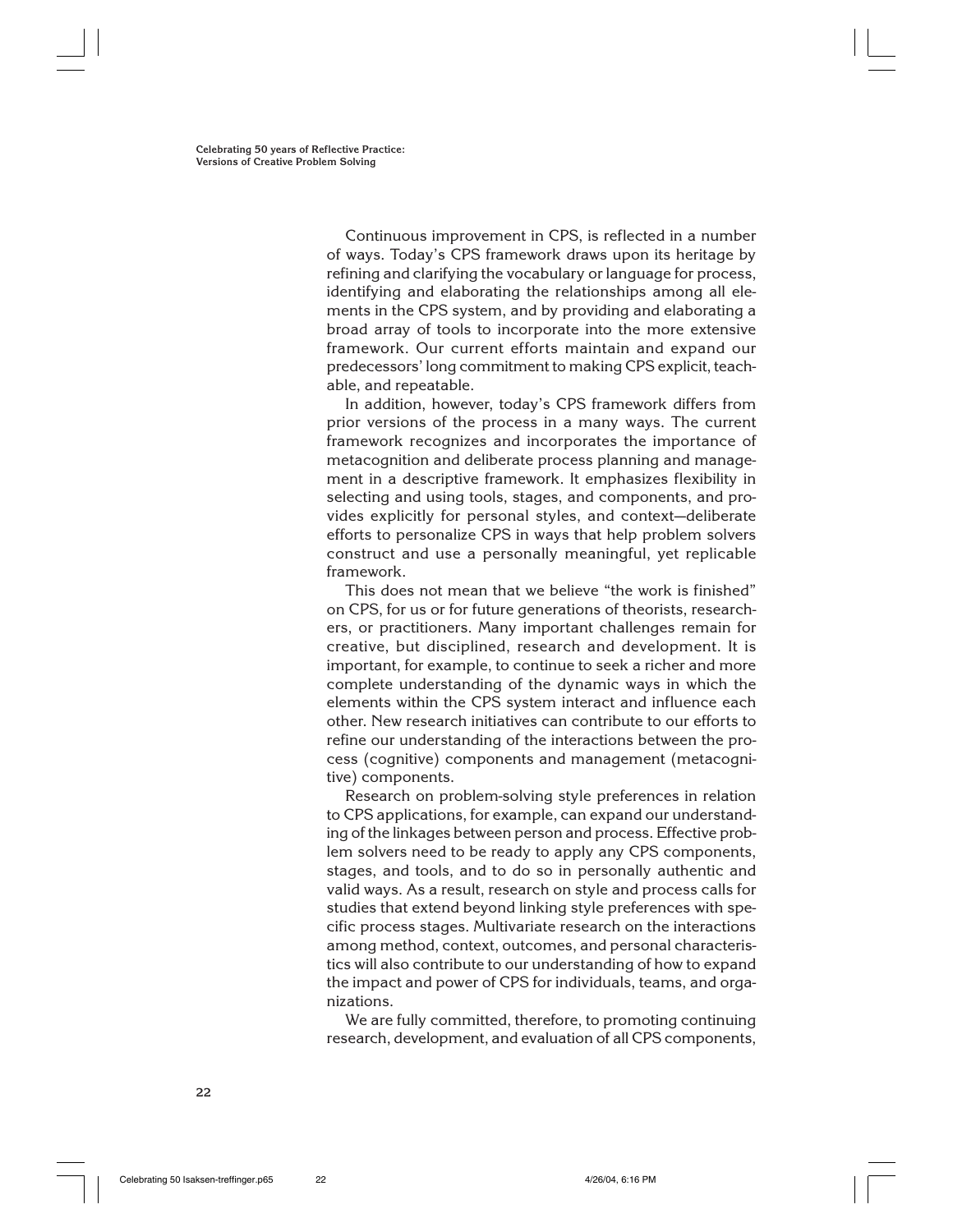stages, tools, and metacognitive elements. Therefore, we should not suggest that this article reports "the end" of the story, but that it must truly close with the message, "to be continued."

- BASADUR, M. S., GRAEN, G. B., & GREEN, S. G. (1982). Training in creative problem solving: Effects on ideation and problem finding in an industrial research organization. *Organizational Behavior and Human Performance, 30*, 41-70. **REFERENCES** 
	- BROOKS, J. G. & BROOKS, M. G. (1993). *In search of understanding: The case for constructivist classrooms*. Alexandria, VA: Association for Supervision and Curriculum Development.
	- CHRISTIE, K., & KAMINSKI, K. (2002). Creative problem solving at the United Way. *Communiqué, 13,* 8-11.
	- COVINGTON, M. V. (1987). Instruction in problem solving and planning. In S. L. Friedman, E. K. Scholnick, & R. R. Cocking (Eds.). *Blueprints for thinking: The role of planning in cognitive development* (pp. 469- 511). London: Cambridge University Press.
	- CRAWFORD, R. P. (1937). *Think for yourself*. New York: McGraw-Hill.
	- DUELL, O. K. (1986). Metacognitive skills. In G. D. Phye & T. Andre (Eds.). *Cognitive classroom learning: Understanding, thinking and problem solving* (pp. 205-242). Orlando, FL: Academic Press, Inc.
	- DUNN, R., & DUNN, K. (1978). *Teaching students through their individual learning styles.* Reston, VA: Reston (Prentice-Hall).
	- FIRESTIEN, R. L. (1990). Effects of creative problem solving training on communication behaviors in small groups*. Small Group Research, 21,* 507-521.
	- FIRESTIEN, R. L. & LUNKEN, H. P. (1993). Assessment of the long-term effects of the master of science degree in creative studies on its graduates. *Journal of Creative Behavior, 27,* 188-199.
	- FIRESTIEN, R. L. & McCOWAN, R. (1988). Creative problem solving and communication behavior in small groups. *Creativity Research Journal, 1,* 106-114.
	- FIRESTIEN, R. L. & TREFFINGER, D. J. (1983). Ownership and converging: Essential ingredients of creative problem solving. *Journal of Creative Behavior, 17,* 32-38.
	- FREEMAN, T., WOLFE, P., LITTLEJOHN, B., & MAYFIELD, N. (2001). Measuring success: Survey shows CPS impacts Indiana. *Communiqué, 12,* 1-6.
	- GREENO, J. G. (1989). A perspective on thinking. *American Psychologist, 44*, 134-141.
	- HARRINGTON, D. M. (1990). The ecology of creativity: A psychological perspective. In M. A. Runco & R. S. Albert (Eds.), *Theories of creativity* (pp. 143-169). Beverly Hills, CA: Sage.
	- ISAKSEN, S. G. (1983). Toward a model for the facilitation of creative problem solving. *Journal of Creative Behavior, 17,* 18-31.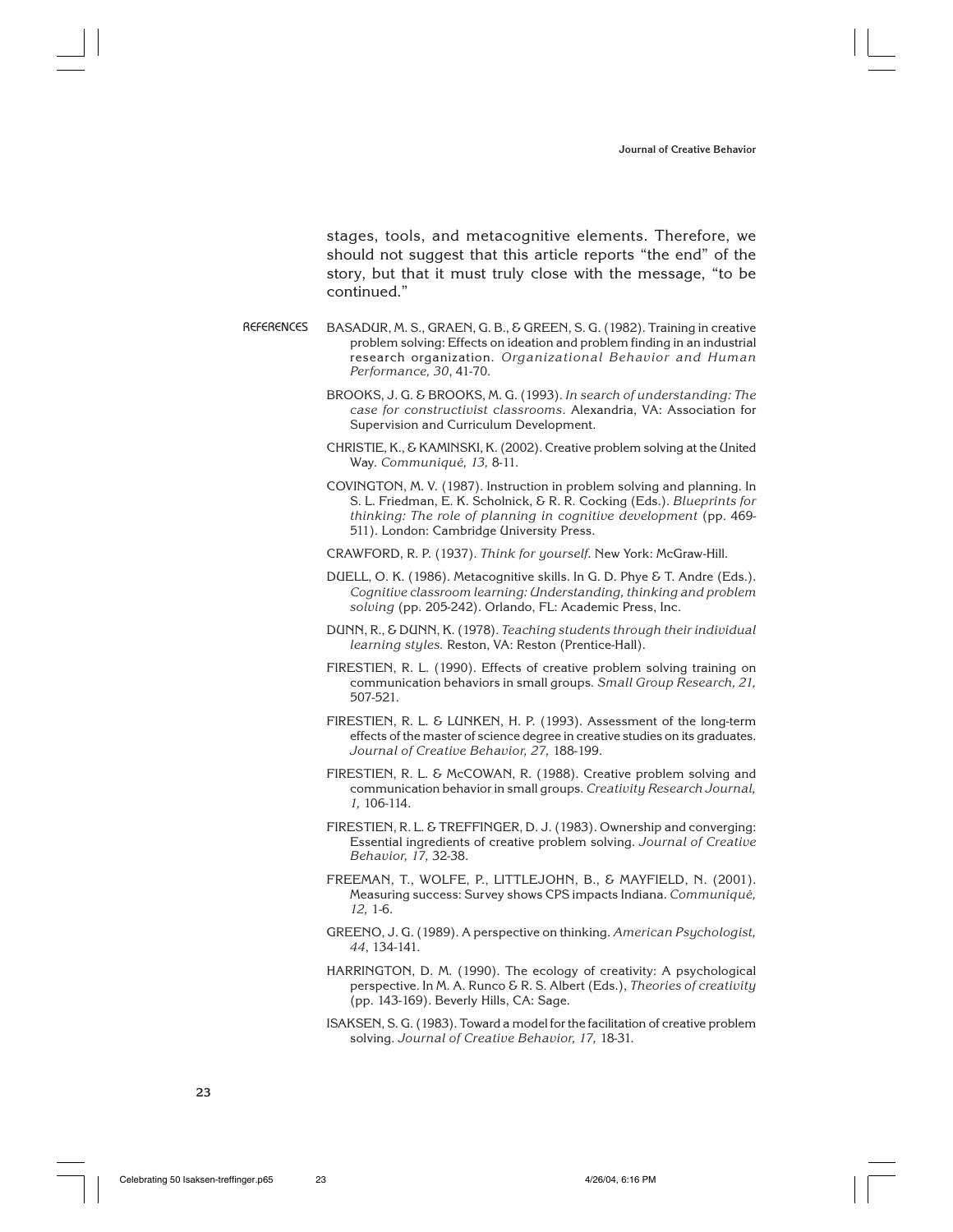- ISAKSEN, S. G. (1987). *Frontiers of creativity research: Beyond the basics.* Buffalo, NY: Bearly Limited.
- ISAKSEN, S. G. (1995). CPS: Linking creativity and problem solving. In G. Kaufmann, T. Helstrup, & K. H. Teigen, (Eds.), *Problem solving and cognitive processes: A festschrift in honour of Kjell Raaheim (pp.* 145-181). Bergen-Sandviken, Norway: Fagbokforlaget Vigmostad & Bjørke AS.
- ISAKSEN, S. G. (1996). Task appraisal and process planning: Managing change methods. *International Creativity Network Newsletter, 6* (1), 4-11.
- ISAKSEN, S. G. (2004, In press). The progress and potential of the creativity level — style distinction: Implications for research and practice. In W. Haukedal, B. Kuvas, & M. Supphellen (Eds). *Creativity, problem solving and management*. Oslo, Norway: The Norwegian University Press.
- ISAKSEN, S. G., & DE SCHRYVER, L. (2000). Making a difference with CPS: A summary of the evidence. In S. G. Isaksen, (Ed.), *Facilitative leadership: Making a difference with creative problem solving* (pp. 187-248). Dubuque, IA: Kendall/Hunt Publishing.
- ISAKSEN, S. G., & DORVAL, K. B. (1993). Changing views of CPS: Over 40 years of continuous improvement. *International Creativity Network, 3*, 1-5.
- ISAKSEN, S. G., DORVAL, K. B. & TREFFINGER, D. J. (1994). *Creative approaches to problem solving*. Dubuque, IA: Kendall/Hunt.
- ISAKSEN, S. G., DORVAL, K. B., & TREFFINGER, D. J. (2000). *Creative approaches to problem solving. (2nd Ed.).* Dubuque, IA: Kendall/Hunt.
- ISAKSEN, S. G., LAUER, K. J., & EKVALL, G. (1999). Situational Outlook Questionnaire: A measure of the climate for creativity and change. *Psychological Reports, 85,* 665-674.
- ISAKSEN, S. G. & PERSHYN, G. (1994). Understanding natural creative process using the KAI. *KAI International, 3*, 5.
- ISAKSEN, S. G., PUCCIO, G. J., & TREFFINGER, D. J. (1993). An ecological approach to creativity research: Profiling for creative problem solving. *Journal of Creative Behavior*, *23*, 149-170.
- ISAKSEN, S. G. & TREFFINGER, D. J. (1985). *Creative problem solving: The basic course*. Buffalo, NY: Bearly Limited.
- ISAKSEN, S. G. & TREFFINGER, D. J. (1987). *Creative problem solving: Three components and six specific stages.* Instructional handout. Buffalo, NY: Center for Studies in Creativity.
- ISAKSEN, S. G. & TREFFINGER, D. J. (1991). Creative learning and problem solving. In A. L. Costa (Ed.). *Developing minds: Programs for teaching thinking* (Volume 2, pp. 89-93). Alexandria, VA: Association for Supervision and Curriculum Development.
- ISAKSEN, S. G., TREFFINGER, D. J., & DORVAL, K. B. (1997). *The creative problem solving framework: Historical perspectives.* Sarasota, FL: Center for Creative Learning.
- KAUFMANN, G. (1988). Problem solving and creativity. In G. Kaufmann & K. Grønhaug (Eds.). *Innovation: A cross-disciplinary perspective* (pp. 87-137). Oslo, Norway: Norwegian University Press.
- KIRTON, M. J. (1987). Adaptors and innovators: Cognitive style and personality. In S. Isaksen (Ed.). *Frontiers of creativity research: Beyond the basics* (pp. 282-304). Buffalo, NY: Bearly Limited.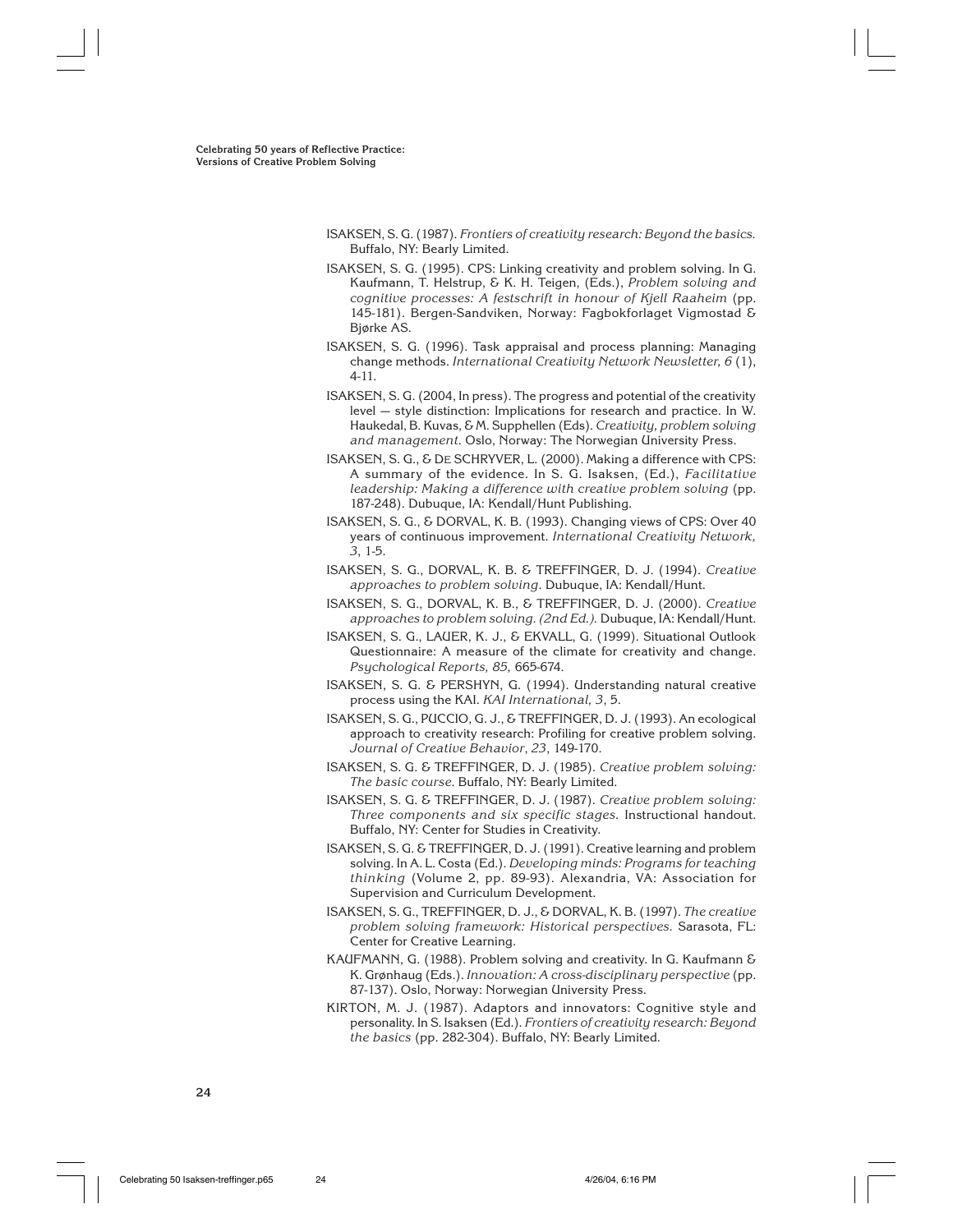- MANSFIELD, R. S., BUSSE, T. V., & KREPELKA, E. J. (1978). The effectiveness of creativity training. *Review of Educational Research, 48,* 517-536.
- MEADOW, A., & PARNES, S. J. (1959). Evaluation of training in creative problem solving. *Journal of Applied Psychology, 43*, 189-194.
- MEADOW, A., PARNES, S. J., & REESE, H. (1959). Influences of brainstorming instructions and problem sequence on a creative problem solving test. *Journal of Applied Psychology, 43*, 413- 416.
- NEWELL, A. SHAW, J. C., & SIMON, H. A. (1962). The process of creative thinking. In H. E. Gruber, G. Terrell, & M. Wertheimer (Eds.). *Contemporary approaches to creative thinking* (pp. 63-119). New York: Atherton.
- NOLLER, R. B. (1979). *Scratching the surface of creative problem solving: A bird's eye view of CPS.* Buffalo, NY: DOK.
- NOLLER, R. B. & PARNES, S. J. (1972). Applied creativity: The creative studies project, Part III –The curriculum. *Journal of Creative Behavior, 6,* 275-294.
- NOLLER, R. B., PARNES, S. J., & BIONDI, A. M. (1976). *Creative actionbook*. New York: Scribners.
- OSBORN, A. F. (1952). *Wake up your mind: 101 ways to develop creativeness*. New York: Scribners.
- OSBORN, A. F. (1953, 1957, 1963, 1967). *Applied imagination: Principles and procedures of creative thinking.* New York: Scribners.
- OSBORN, A. F. (1965). *The creative trend in education.* Buffalo, NY: Creative Education Foundation.
- PARNES, S. J. (1961). Effects of extended effort in creative problem solving. *Journal of Educational Psychology, 52,* 117-122.
- PARNES, S. J. (1963). The deferment-judgment principle: A clarification of the literature. *Psychological Reports, 12,* 521-522.
- PARNES, S. J. (1964). Research on developing creative behavior. In C. W. Taylor (Ed.), *Widening horizons in creativity: The proceedings of the fifth Utah creativity research conference* (pp. 145-169). New York: John Wiley.
- PARNES, S. J. (1966). *Programming creative behavior*. Buffalo, NY: State University of New York at Buffalo, Final Report of NDEA Title VII Project #5-0716, Grant #7-42-1630-213.
- PARNES, S. J. (1967a). *Creative behavior guidebook*. New York: Scribners.
- PARNES, S. J. (1967b). *Creative behavior workbook*. New York: Scribners.
- PARNES, S. J. (1981). *The magic of your mind.* Buffalo, NY: The Creative Education Foundation and Bearly Limited.
- PARNES, S. J. (1987). The creative studies project. In S. Isaksen (Ed.). *Frontiers of creativity research: Beyond the basics* (pp. 156-188). Buffalo, NY: Bearly Limited.
- PARNES, S. J. (1988). *Visionizing*. Buffalo, NY: DOK Publishers.
- PARNES, S. J. (Ed). (1992). *Source book for creative problem solving*. Buffalo, NY: The Creative Education Foundation Press.
- PARNES, S. J. (2000). Fifty years of creative problem solving. In: E. P. Torrance (Ed.). *On the edge and keeping on the edge.* (pp. 15-31). Westport, CT: Ablex.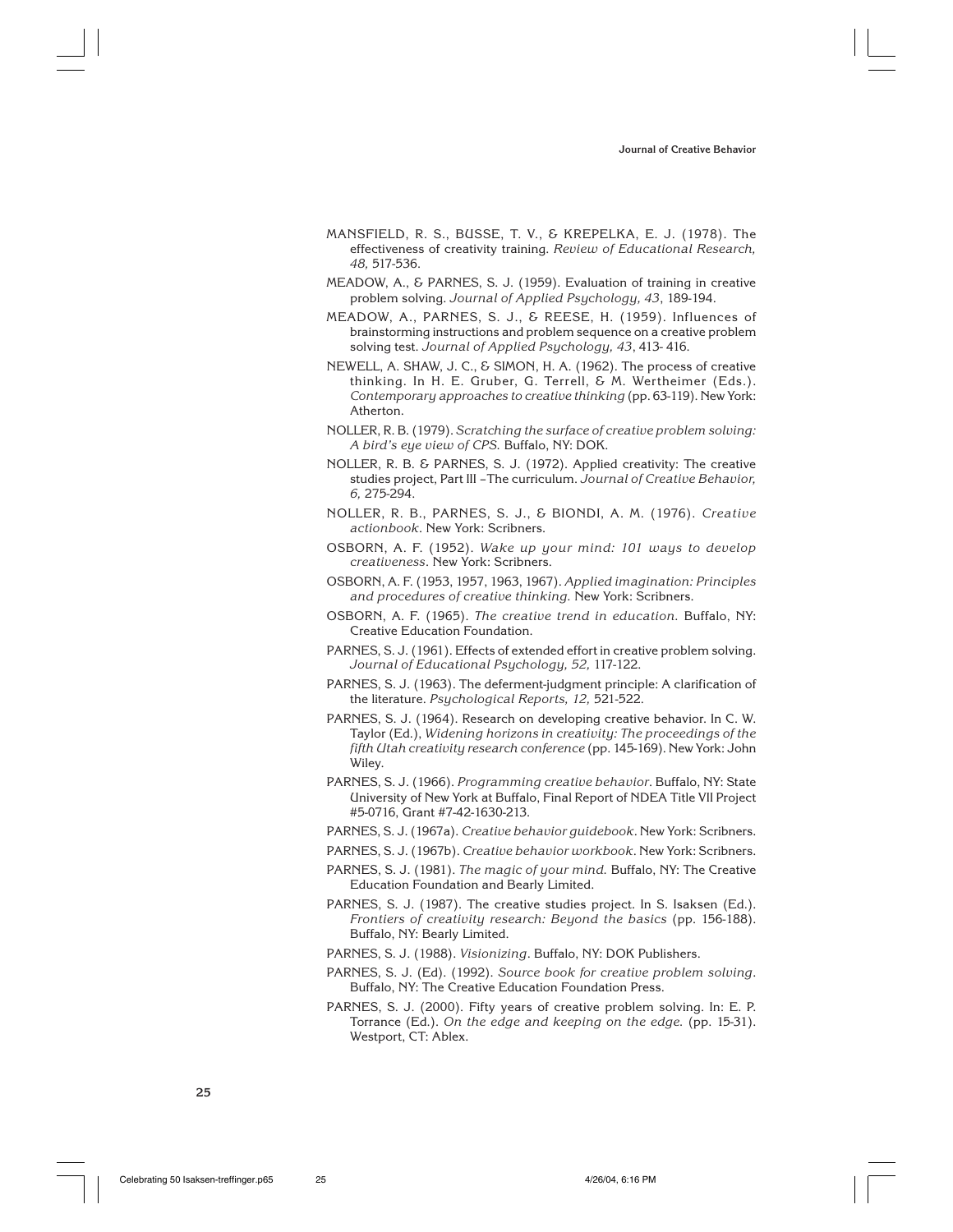- PARNES, S. J., & MEADOW, A. (1959). Effects of brainstorming instruction on creative problem solving by trained and untrained subjects. *Journal of Educational Psychology, 50,* 171-176.
- PARNES, S. J. & MEADOW, A. (1960). Evaluation of persistence of effects produced by a creative problem solving course. *Psychological Reports, 7*, 357-361.
- PARNES, S. J. & NOLLER, R. B. (1972a). Applied creativity: The creative studies project, Part I –The development. *Journal of Creative Behavior, 6,* 1-22.
- PARNES, S. J. & NOLLER, R. B. (1972b). Applied creativity: The creative studies project, Part II –Results of the two-year program. *Journal of Creative Behavior, 6*, 164-186.
- PARNES, S. J. & NOLLER, R. B. (1973). Applied creativity: The creative studies project: Part IV— Personality findings and conclusions. *Journal of Creative Behavior, 7*, 15-36.
- PARNES, S. J., NOLLER, R. B., & BIONDI, A. M. (1977). *Guide to creative action*. New York: Scribners.
- PERSHYN, G. (1992). *An investigation into the graphic depictions of natural creative problem solving processes.* Unpublished Masters Thesis. State University College at Buffalo: Center for Studies in Creativity.
- REESE, H. W., TREFFINGER, D. J., PARNES, S. J., & KALTSOUNIS, G. (1976). Effects of a creative studies program on structure of intellect factors. *Journal of Educational Psychology, 68*, 401-410.
- ROSE, L. H. & LIN, H. (1984). A meta-analysis of long-term creativity training programs. *Journal of Creative Behavior, 11*, 124-130.
- SCHACK, G. D. (1993). Effects of a creative problem solving curriculum on students of varying ability levels. *Gifted Child Quarterly, 37*, 32-38.
- SCRIVEN, M. (1980). Prescriptive and descriptive approaches to problem solving. In D. T. Tuma & F. Reif, (Eds.). *Problem solving and education: Issues in teaching and research* (pp. 127-139). Hillsdale, NJ: Erlbaum.
- SELBY, E. C., TREFFINGER, D. J., ISAKSEN, S. G., & LAUER, K. J. (In Press). The conceptual foundation of VIEW: A tool for assessing problem solving style. *Journal of Creative Behavior.*
- SPEARMAN, C. (1931). *Creative mind.* New York: D. Appleton & Co.
- TORRANCE, E. P. (1972). Can we teach children to think creatively? *Journal of Creative Behavior, 6,* 236-262.
- TORRANCE, E. P. (1987). Teaching for creativity. In S. G. Isaksen (Ed.). *Frontiers in creativity research: Beyond the basics* (pp. 189-215). Buffalo, NY: Bearly Limited.
- TREFFINGER, D. J. (1993). Stimulating creativity: Issues and future directions. In S. G. Isaksen, M. C. Murdock, R. L. Firestien, & D. J. Treffinger (Eds.) *Nurturing and developing creativity: The emergence of a discipline* (pp. 8-27). Norwood, NJ: Ablex Publishing Company.
- TREFFINGER, D. J. (2000). Understanding the history of CPS. In S. G. Isaksen (Ed.). *Facilitative leadership: Making a difference with CPS* (pp. 35-53). Dubuque, IA: Kendall/Hunt.
- TREFFINGER, D. J. & ISAKSEN, S. G. (1992). *Creative problem solving: An introduction*. Sarasota, FL: Center for Creative Learning.